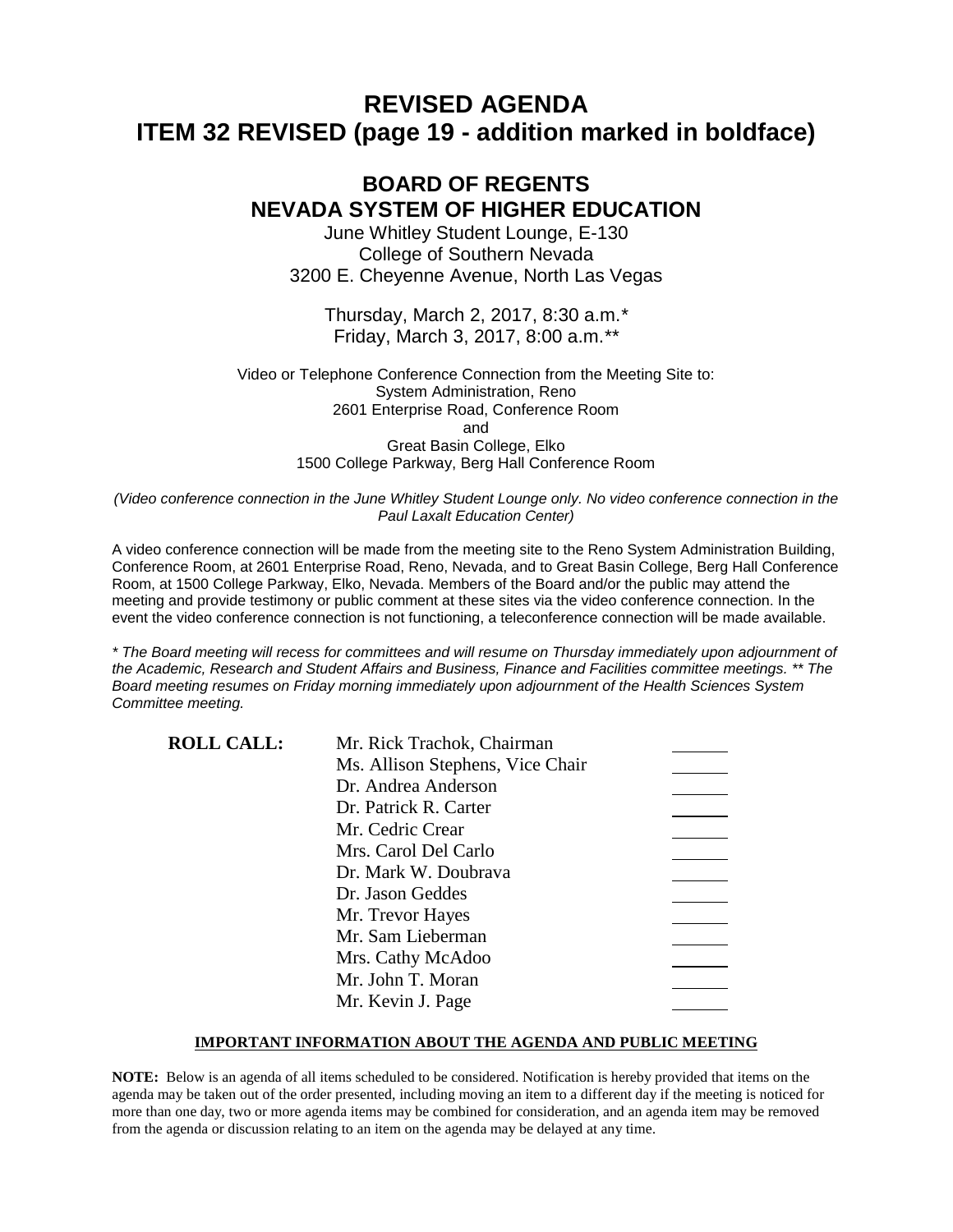In accordance with the Board of Regents' Bylaws, Title I, Article V, Section 20, items voted on may be the subject of a motion to reconsider at this meeting. A motion to reconsider an item may be made at any time before adjournment of this meeting. Similarly, if an item is tabled at any time during the meeting, it may, by proper motion and vote, be taken from the table and thereafter be the subject of consideration and action at any time before adjournment of this meeting.

The Board of Regents, at its regularly scheduled meetings, meets concurrently with its committees (Academic, Research and Student Affairs; Business, Finance and Facilities; Audit; Investment; Cultural Diversity and Title IX Compliance; and Health Sciences System). The Board's committee meetings take place in accordance with the agendas published for those committees. Regents who are not members of the committees may attend the committee meetings and participate in the discussion of committee agenda items. However, action items will only be voted on by the members of each committee, unless a Regent is temporarily made a member of that committee under Board of Regents' Bylaws, Title 1, Article VI, Section 6. The full Board of Regents will consider committee action items in accordance with the Board of Regents' agenda published for the current or for a subsequent meeting.

In accordance with the Board of Regents' Bylaws, Title I, Article V, Section 13, a quorum may be gained by telephone hookup.

Some agenda items are noted as having accompanying reference material. Reference material may be accessed on the electronic version of the agenda by clicking the reference link associated with a particular item. The agenda and associated reference material may also be accessed on the Internet by visiting the Board of Regents' website at:

### <http://system.nevada.edu/Nshe/index.cfm/administration/board-of-regents/meeting-agendas/>

Many public libraries have publicly accessible computer terminals. Copies of the reference material and any additional support materials that are submitted to the Board of Regents' Office and then distributed to the members of the Board of Regents after the mailing of this agenda but before the meeting, will be made available as follows: 1. Copies of any such materials are available at the Board of Regents' Office at 2601 Enterprise Road, Reno, Nevada and the Board of Regents' Office at 4300 South Maryland Parkway, Las Vegas, Nevada. A copy may be requested by calling Keri Nikolajewski at (702) 889-8426; 2. Copies of any such materials will also be available at the meeting site.

Reasonable efforts will be made to assist and accommodate physically disabled persons attending the meeting. Please call the Board Office at (775) 784-4958 in advance so that arrangements may be made.

## **CALL TO ORDER – ROLL CALL**

**PLEDGE OF ALLEGIANCE**

### **1. INTRODUCTIONS AND CAMPUS UPDATES INFORMATION ONLY**

Chairman Rick Trachok will invite meeting participants to make introductions and will ask the presidents to provide campus-related updates on events that have occurred since the Board of Regents' last regular meeting.

*ESTIMATED TIME: 15 mins.*

### **2. INSTITUTIONAL STUDENT AND FACULTY INFORMATION ONLY PRESENTATIONS**

Chairman Rick Trachok requests that the President of the host institution introduce one student and one faculty member to discuss a topic of the host President's choosing to highlight current programs or activities of the institution.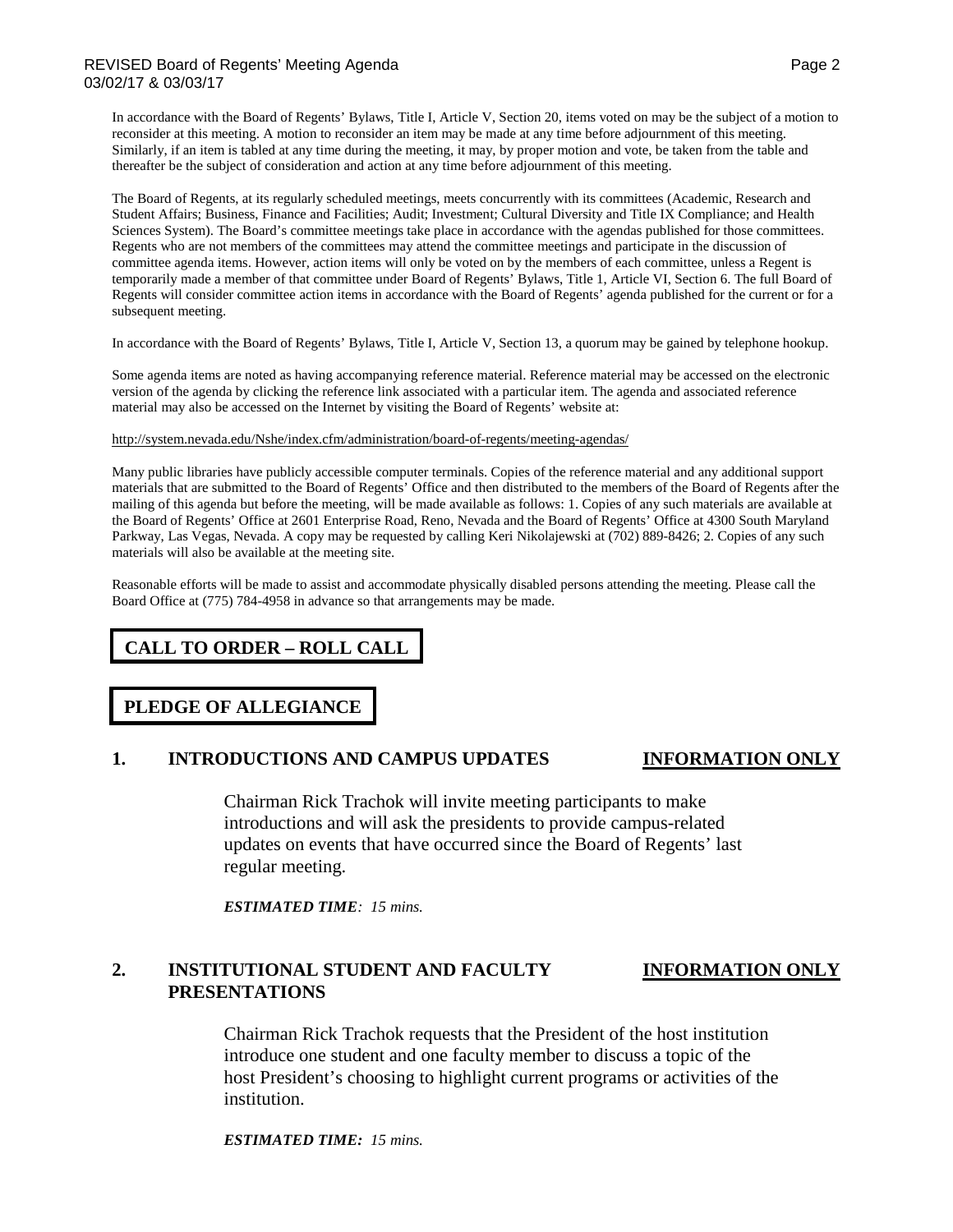### **COMMITTEE MEETINGS**

### **Thursday, March 2, 2017:**

Academic, Research and Student Affairs Committee, 9:00 a.m*. (Paul Laxalt Education Center, S-144)* Business, Finance and Facilities Committee, 9:00 a.m. *(June Whitley Student Lounge, E-130)*

Audit Committee, 3:30 p.m. *(June Whitley Student Lounge, E-130)* Investment Committee, 3:30 p.m. *(Paul Laxalt Education Center, S-144)*

### **Friday, March 3, 2017:**

Health Sciences System Committee, 8:00 a.m. *(June Whitley Student Lounge, E-130)*

### **3. PUBLIC COMMENT INFORMATION ONLY**

Public comment will be taken during this agenda item. No action may be taken on a matter raised under this item until the matter is included on an agenda as an item on which action may be taken. Comments will be limited to two minutes per person. Persons making comment will be asked to begin by stating their name for the record and to spell their last name. The Board Chair may elect to allow additional public comment on a specific agenda item when that agenda item is being considered.

In accordance with Attorney General Opinion No. 00-047, as restated in the Attorney General's Open Meeting Law Manual, the Board Chair may prohibit comment if the content of that comment is a topic that is not relevant to, or within the authority of, the Board of Regents, or if the content is willfully disruptive of the meeting by being irrelevant, repetitious, slanderous, offensive, inflammatory, irrational or amounting to personal attacks or interfering with the rights of other speakers.

*ESTIMATED TIME: 30 mins.*

## **4. REGENTS' WELCOME AND INTRODUCTIONS INFORMATION ONLY**

Members of the Board will be provided an opportunity to make introductions, welcome guests and to offer acknowledgements. Each Regent's remarks should be limited to three minutes.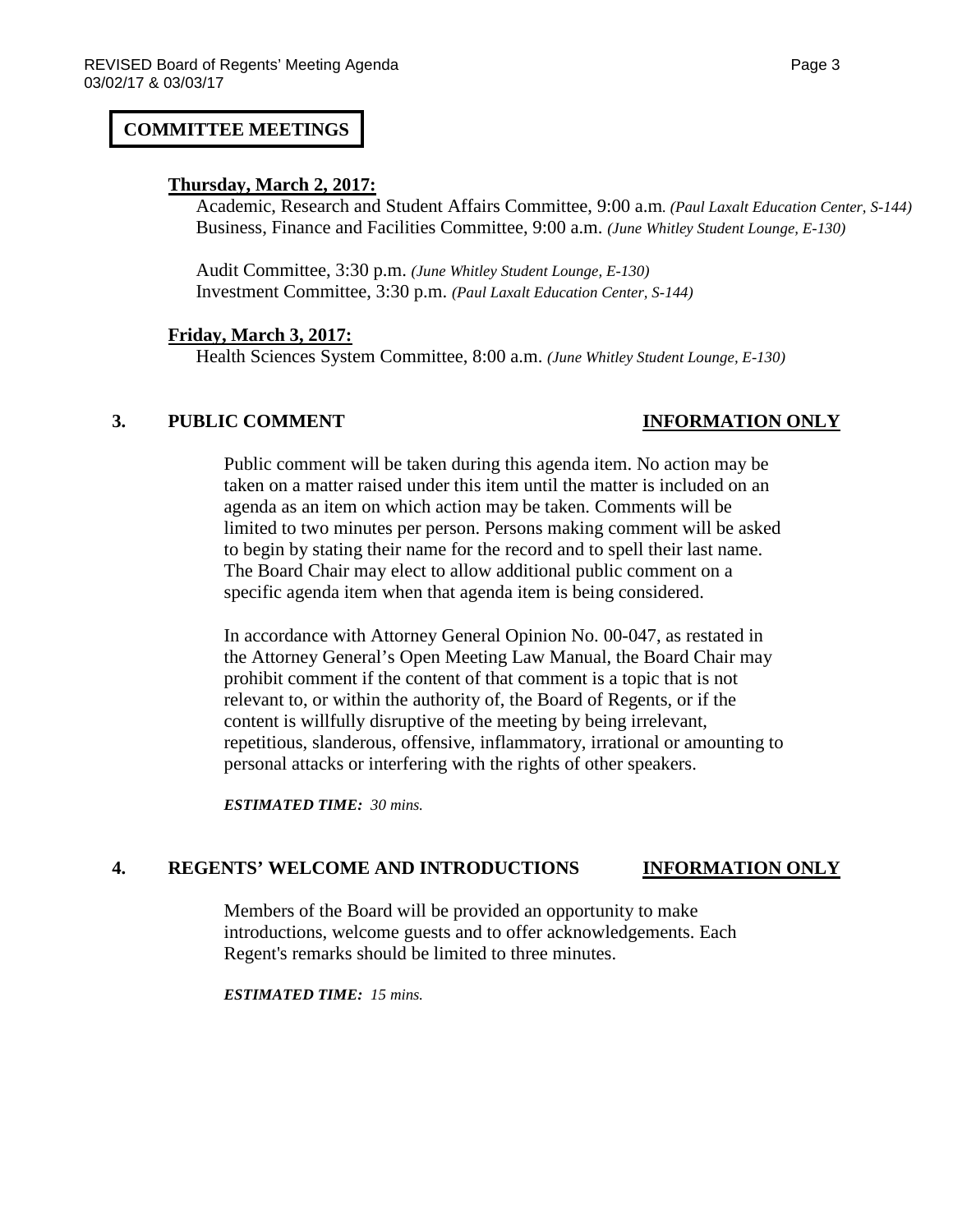### **5. CHAIR OF THE NEVADA STUDENT INFORMATION ONLY ALLIANCE REPORT**

The Chair of the Nevada Student Alliance will report to the Board concerning NSHE related issues or events of importance to the student body presidents.

*ESTIMATED TIME: 5 mins.*

### **6. CHAIR OF THE FACULTY SENATE INFORMATION ONLY CHAIRS REPORT**

The Chair of the Faculty Senate Chairs will report to the Board concerning NSHE related issues or events of importance to the Faculty Senate.

*ESTIMATED TIME: 5 mins.*

### **7. CHANCELLOR'S REPORT INFORMATION ONLY**

Chancellor John V. White will report to the Board concerning ongoing planning activities and major projects within the NSHE.

*ESTIMATED TIME: 15 mins.*

### **8. REGENTS' REPORTS INFORMATION ONLY**

Members of the Board will be provided an opportunity to report on activities beyond regular responsibilities such as attendance at conferences, serving as liaison to public entities and participation in legislative, civic and community events. Each Regent's remarks should be limited to three minutes.

*ESTIMATED TIME: 10 mins.*

### **9. BOARD CHAIRMAN'S REPORT INFORMATION ONLY**

Chairman Rick Trachok will discuss current NSHE events and his current activities as Board Chairman.

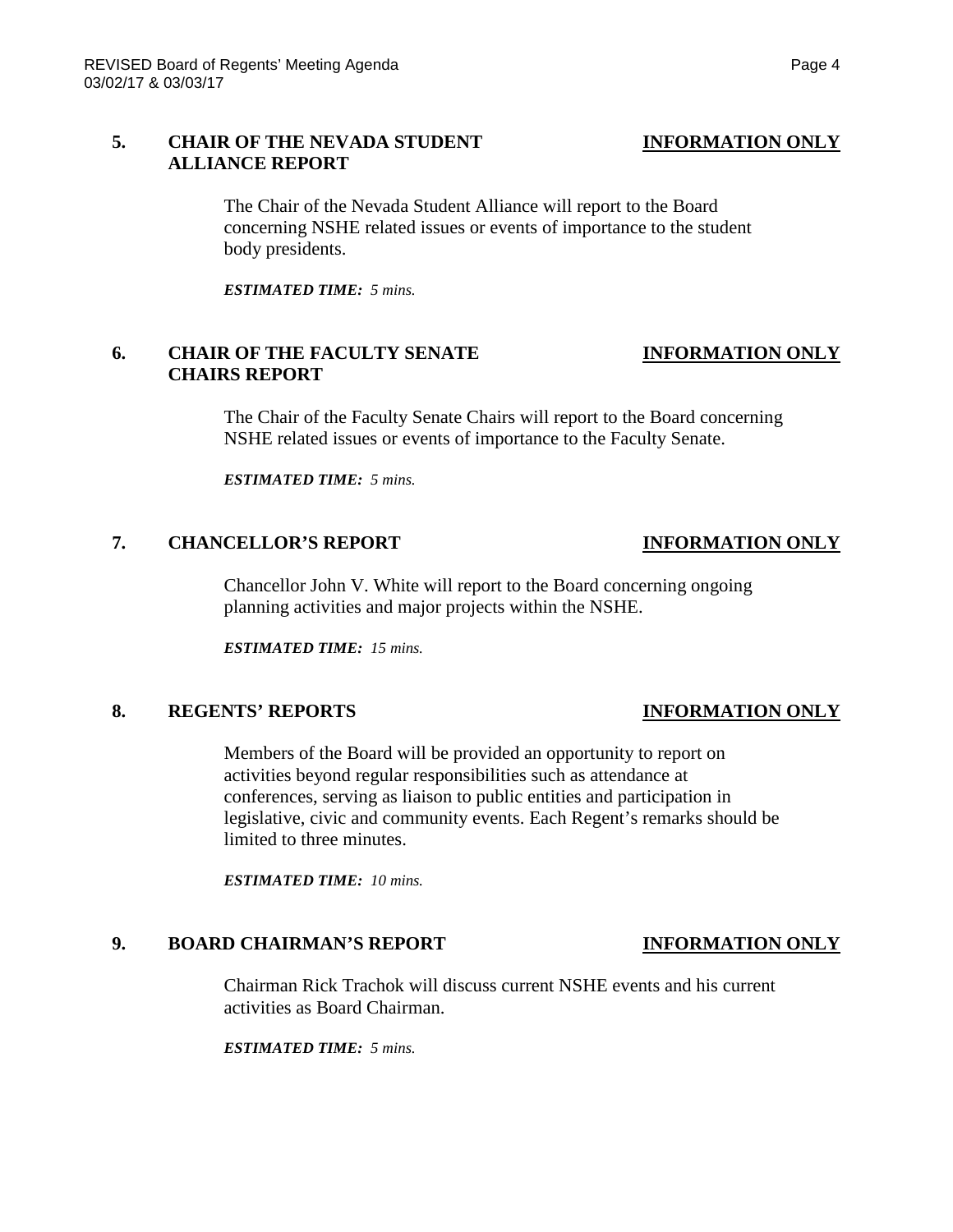### **10. CONSENT ITEMS FOR POSSIBLE ACTION**

Consent items will be considered together and acted on in one motion unless an item is removed to be considered separately by the Board.

### **10a. MINUTES FOR POSSIBLE ACTION**

Request is made for approval of the following meeting minutes:

- December 1-2, 2016, Board of Regents' meeting *[\(Ref. BOR-10a1\)](http://system.nevada.edu/tasks/sites/Nshe/assets/File/BoardOfRegents/Agendas/2017/mar-mtgs/bor-refs/BOR-10a1.pdf)*
- $\triangleright$  December 2, 2016, Foundation meetings:
	- CSN *[\(Ref. BOR-10a2\)](http://system.nevada.edu/tasks/sites/Nshe/assets/File/BoardOfRegents/Agendas/2017/mar-mtgs/bor-refs/BOR-10a2.pdf)*
	- DRI Research *[\(Ref. BOR-10a3\)](http://system.nevada.edu/tasks/sites/Nshe/assets/File/BoardOfRegents/Agendas/2017/mar-mtgs/bor-refs/BOR-10a3.pdf)*
	- DRI Research Parks, LTD. *[\(Ref. BOR-10a4\)](http://system.nevada.edu/tasks/sites/Nshe/assets/File/BoardOfRegents/Agendas/2017/mar-mtgs/bor-refs/BOR-10a4.pdf)*
	- GBC *[\(Ref. BOR-10a5\)](http://system.nevada.edu/tasks/sites/Nshe/assets/File/BoardOfRegents/Agendas/2017/mar-mtgs/bor-refs/BOR-10a5.pdf)*
	- NSC *[\(Ref. BOR-10a6\)](http://system.nevada.edu/tasks/sites/Nshe/assets/File/BoardOfRegents/Agendas/2017/mar-mtgs/bor-refs/BOR-10a6.pdf)*
	- TMCC *[\(Ref. BOR-10a7\)](http://system.nevada.edu/tasks/sites/Nshe/assets/File/BoardOfRegents/Agendas/2017/mar-mtgs/bor-refs/BOR-10a7.pdf)*
	- UNLV *[\(Ref. BOR-10a8\)](http://system.nevada.edu/tasks/sites/Nshe/assets/File/BoardOfRegents/Agendas/2017/mar-mtgs/bor-refs/BOR-10a8.pdf)*
	- UNR *[\(Ref. BOR-10a9\)](http://system.nevada.edu/tasks/sites/Nshe/assets/File/BoardOfRegents/Agendas/2017/mar-mtgs/bor-refs/BOR-10a9.pdf)*
	- WNC *[\(Ref. BOR-10a10\)](http://system.nevada.edu/tasks/sites/Nshe/assets/File/BoardOfRegents/Agendas/2017/mar-mtgs/bor-refs/BOR-10a10.pdf)*

## **10b. APPOINTMENT TO WESTED FOR POSSIBLE ACTION BOARD OF DIRECTORS**

Vice Chancellor for Academic and Student Affairs Crystal Abba requests approval of the following reappointments to the WestEd Board of Directors for additional three-year terms *(June 1, 2017, to May 31, 2020)*:

- Thomas Reagan, Dean of Arts and Sciences, GBC *[\(Ref. BOR-10b1\)](http://system.nevada.edu/tasks/sites/Nshe/assets/File/BoardOfRegents/Agendas/2017/mar-mtgs/bor-refs/BOR-10b1.pdf)*
- Dr. William Speer, Director, Mathematics Learning Center, UNLV *[\(Ref. BOR-10b2\)](http://system.nevada.edu/tasks/sites/Nshe/assets/File/BoardOfRegents/Agendas/2017/mar-mtgs/bor-refs/BOR-10b2.pdf)*

WestEd is a nonprofit research, development and service agency that enhances and increases education and human development within schools, families and communities. The Board of Regents appoints three members to the WestEd Board to represent the Nevada System of Higher Education.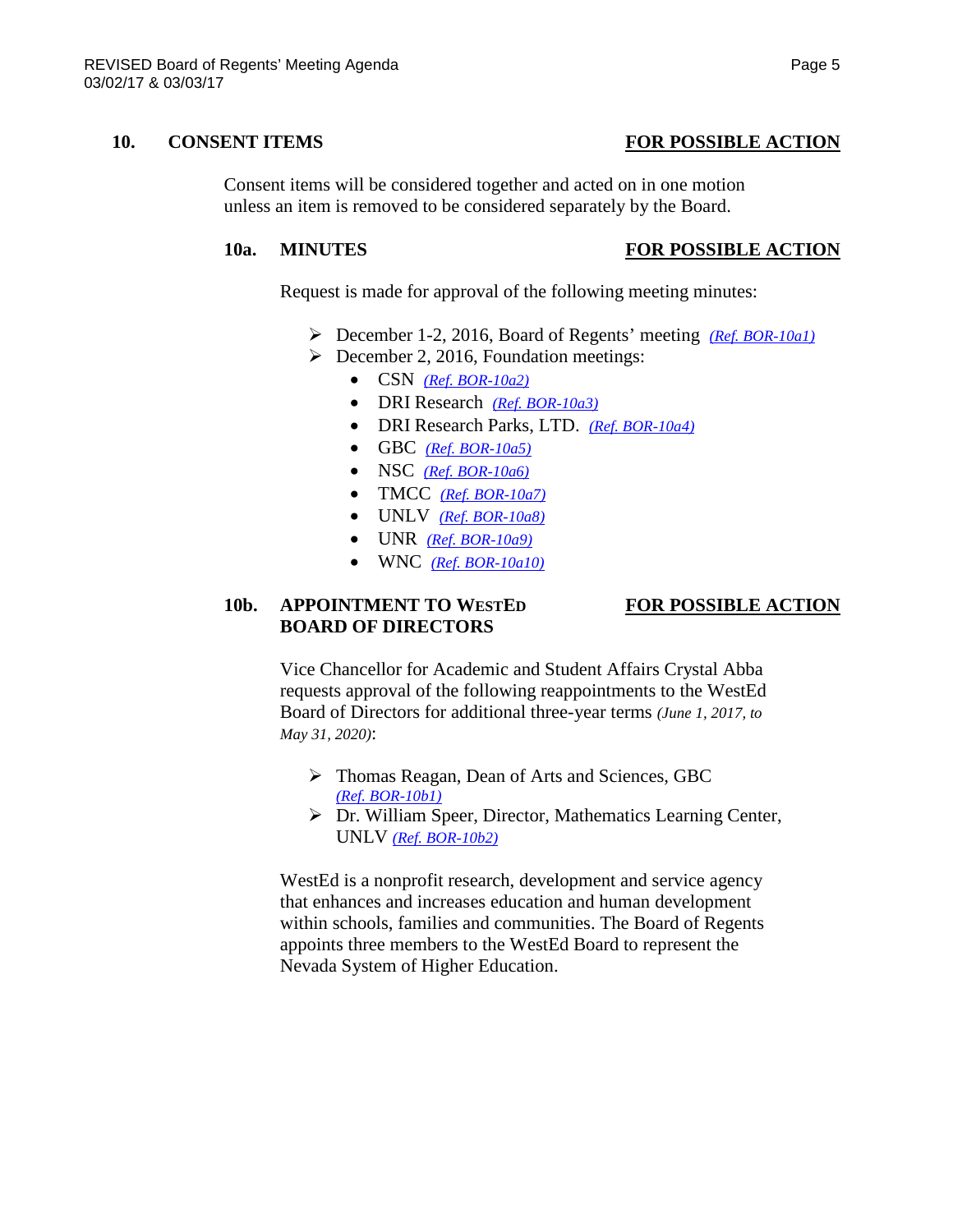### **10. CONSENT ITEMS –** *(continued)* **FOR POSSIBLE ACTION**

### **10c. BENDER FAMILY FOR POSSIBLE ACTION ENDOWMENT, TMCC**

TMCC President Karin M. Hilgersom requests approval, consistent with Board of Regents' policy *(Title 4, Chapter 10, Section 9)*, to accept a \$300,000 donation from the donor to establish the new Bender Family Endowment. The new Endowment will benefit students at Truckee Meadows Community College through scholarships and program support for the Center of Applied Logistics Management. The donor has expressly requested for this Endowment account to be invested in, and managed by, the NSHE Endowment Pool. *[\(Ref. BOR-10c\)](http://system.nevada.edu/tasks/sites/Nshe/assets/File/BoardOfRegents/Agendas/2017/mar-mtgs/bor-refs/BOR-10c.pdf)*

### 10d. BYLAW AMENDMENT, FOR POSSIBLE ACTION **REVISIONS AND UPDATES**

Vice Chancellor for Legal Affairs Nicholas Vaskov requests approval of a policy proposal making various revisions and updates to the Bylaws of the Board of Regents *(Title 1)*. The proposed Bylaw amendment was presented for initial discussion at the December 1-2, 2016, meeting. *[\(Ref. BOR-10d\)](http://system.nevada.edu/tasks/sites/Nshe/assets/File/BoardOfRegents/Agendas/2017/mar-mtgs/bor-refs/BOR-10d.pdf)*

### **10e. BYLAW AMENDMENT, MEETINGS FOR POSSIBLE ACTION OF BOARD AND COMMITTEES, ANNUAL BOARD SELF-EVALUATION**

Vice Chancellor for Legal Affairs Nicholas Vaskov requests approval of a policy proposal providing for an annual Board selfevaluation *(Title 1, Article V, new Section 28)*. The proposed Bylaw amendment was presented for initial discussion at the December 1- 2, 2016, meeting. *[\(Ref. BOR-10e\)](http://system.nevada.edu/tasks/sites/Nshe/assets/File/BoardOfRegents/Agendas/2017/mar-mtgs/bor-refs/BOR-10e.pdf)*

### **10f.** *PROCEDURES AND GUIDELINES* **FOR POSSIBLE ACTION** *MANUAL* **REVISION, STUDENT FEES**

Vice Chancellor for Finance Vic Redding requests approval of a revision to the *Procedures and Guidelines Manual (Chapter 7, Section 11)* to correct the effective dates for UNLV's Student Association Fee and Student Support Activities Fee that were approved by the Board in December 2016. *[\(Ref. BOR-10f\)](http://system.nevada.edu/tasks/sites/Nshe/assets/File/BoardOfRegents/Agendas/2017/mar-mtgs/bor-refs/BOR-10f.pdf)*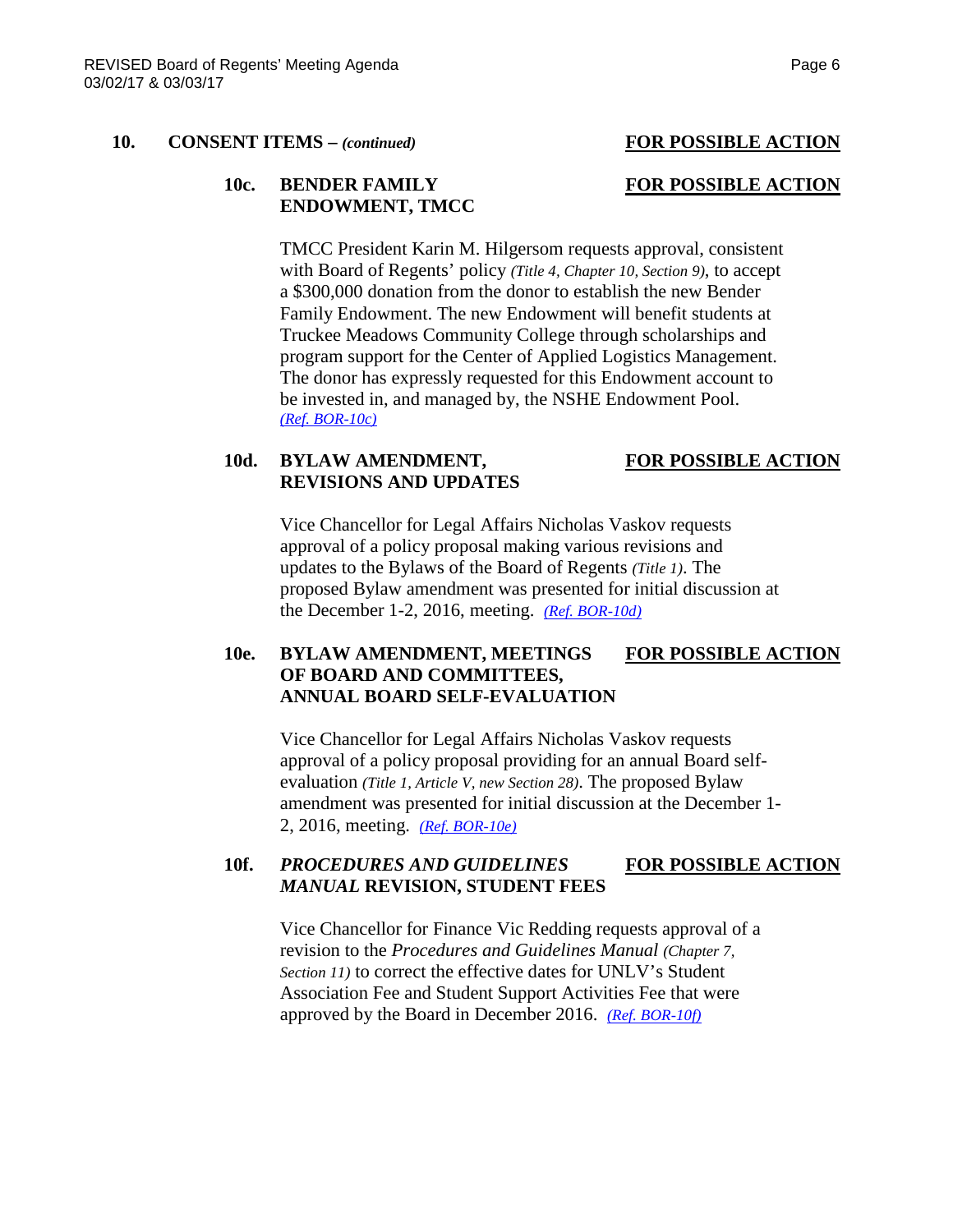### **10. CONSENT ITEMS –** *(continued)* **FOR POSSIBLE ACTION**

### **10g.** *PROCEDURES AND GUIDELINES* **FOR POSSIBLE ACTION** *MANUAL* **REVISION, TUITION AND FEES, RN-BSN PROGRAM, NSC**

NSC President Bart J. Patterson requests approval of a revision to the *Procedures and Guidelines Manual (Chapter 7, new Section 10)* to reflect the tuition and fees for NSC's RN-BSN program that were approved by the Board in December 2016. *[\(Ref. BOR-10g\)](http://system.nevada.edu/tasks/sites/Nshe/assets/File/BoardOfRegents/Agendas/2017/mar-mtgs/bor-refs/BOR-10g.pdf)*

### **10h. TENURE FOR POSSIBLE ACTION**

The presidents of the NSHE institutions request approval of tenure for the following faculty members. Each applicant meets the standards for tenure in the NSHE Code and has been positively recommended by his or her institution following a peer review process.

### **CSN** *[\(Ref. BOR-10h1\)](http://system.nevada.edu/tasks/sites/Nshe/assets/File/BoardOfRegents/Agendas/2017/mar-mtgs/bor-refs/BOR-10h1.pdf)*

Ms. Sherry Lynn Aldridge Ms. Jennifer Mitchell Dr. Andrea Brown Mr. James Ormord Mr. Bryan Scott Burton Mr. Warren Pawliuk Ms. Jessica Carlson Dr. Laura Powell Ms. Cecilia Degenhart Ms. Benita Ryne Ms. Jama DeYoe Ms. Lisa Savy Mr. Andrew Jay Fanizzi Dr. Maria Schellhase Ms. Colleen Gerardo Mr. Brian Schmidt Dr. Colleen Harrington Dr. Douglas Brian Sims Dr. Amanda Hudson Ms. Megan Swallia Mr. Michael Kimball Mr. OJ Sydor Mr. Travis Justin Koll Dr. Patricia Thomas Ms. LaDella Levy Ms. Deborah VanDamme Mr. Arthur Little Ms. Erica Vital-Lazare

**GBC** *[\(Ref. BOR-10h2\)](http://system.nevada.edu/tasks/sites/Nshe/assets/File/BoardOfRegents/Agendas/2017/mar-mtgs/bor-refs/BOR-10h2.pdf)*

Mr. Michael Whitehead

**NSC** *[\(Ref. BOR-10h3\)](http://system.nevada.edu/tasks/sites/Nshe/assets/File/BoardOfRegents/Agendas/2017/mar-mtgs/bor-refs/BOR-10h3.pdf)*

Dr. Roberta Kaufman Dr. Laura Naumann

Dr. Diane Hardgrave Dr. Christopher Scott Sevier

Dr. Ludy Llasus Dr. Zachary Woydziak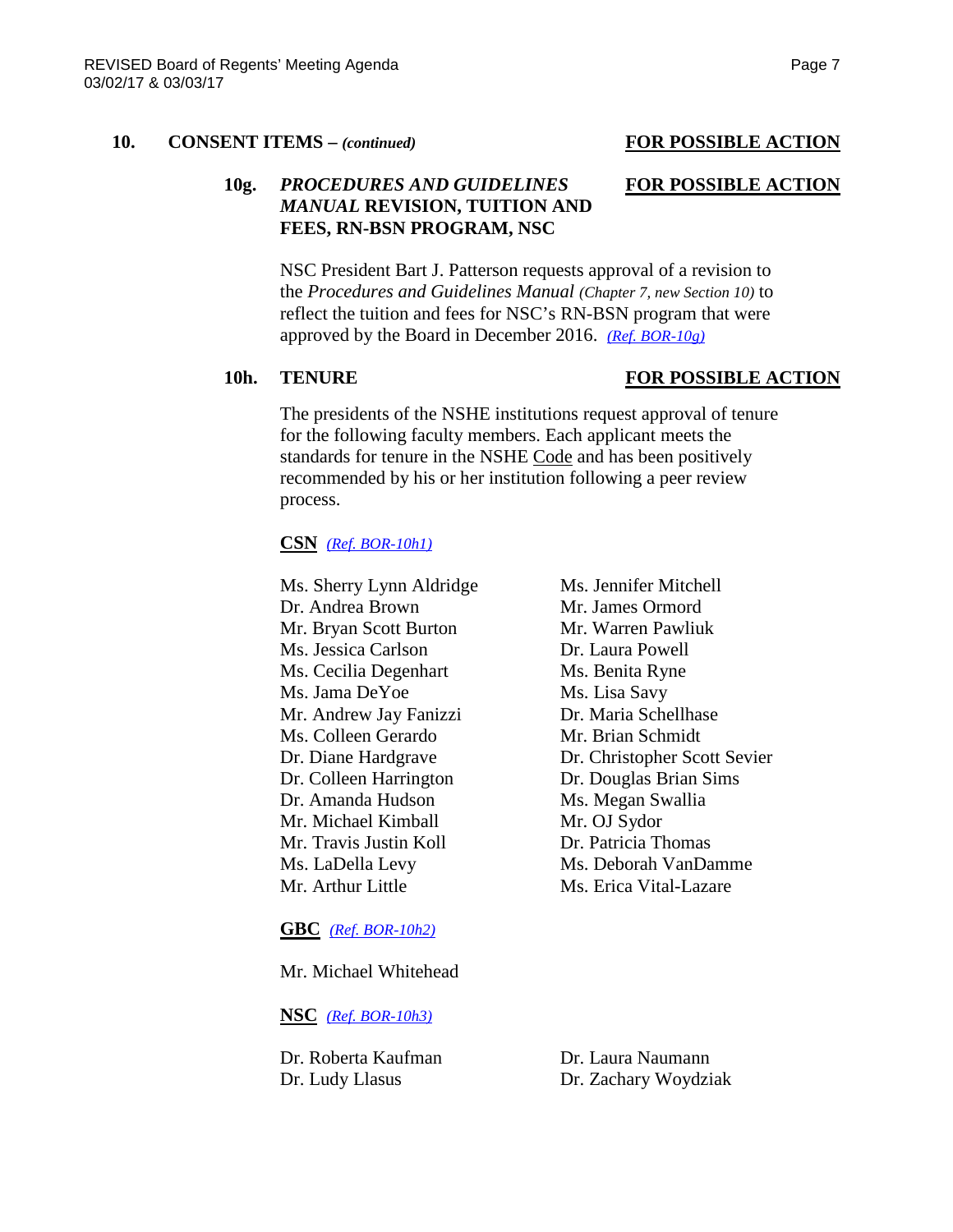### **10. CONSENT ITEMS –** *(continued)* **FOR POSSIBLE ACTION**

**10h. TENURE –** *(continued)* **FOR POSSIBLE ACTION**

**TMCC** *[\(Ref. BOR-10h4\)](http://system.nevada.edu/tasks/sites/Nshe/assets/File/BoardOfRegents/Agendas/2017/mar-mtgs/bor-refs/BOR-10h4.pdf)*

Dr. Sameer Bhattarai Dr. Meeghan Gray Ms. Gabriela Brochu Ms. Nancy O'Neal

### **UNLV** *[\(Ref. BOR-10h5\)](http://system.nevada.edu/tasks/sites/Nshe/assets/File/BoardOfRegents/Agendas/2017/mar-mtgs/bor-refs/BOR-10h5.pdf)*

Dr. Sheila Bock Ms. Erin Rinto Dr. Sutirtha Chatterjee Dr. Guogen Shan Dr. Jianxin (Daniel) Chi Dr. Andreas Stefik Dr. Alyssa Crittenden Dr. Haroon Stephen Dr. Jennifer Kawi Mr. Nathan Tanouye Dr. Gary Kleiger Dr. Diego Vega Dr. Julia Lee Mr. David Waldman Ms. Brett Levner Mr. John Watts<br>Dr. Gregory Moody Mr. Eric Weber Dr. Gregory Moody Dr. Brendan Morris Dr. Takashi Yamashita

**UNR** *[\(Ref. BOR-10h6\)](http://system.nevada.edu/tasks/sites/Nshe/assets/File/BoardOfRegents/Agendas/2017/mar-mtgs/bor-refs/BOR-10h6.pdf)*

Dr. David AuCoin Dr. Edward Schoolman Dr. Sarah Cowie Dr. Shamik Sengupta Dr. Andrew Geraci Dr. Sergey Varganov Dr. Nancy Susanne Martin Dr. Karla Wagner Dr. Amy Pason

**WNC** *[\(Ref. BOR-10h7\)](http://system.nevada.edu/tasks/sites/Nshe/assets/File/BoardOfRegents/Agendas/2017/mar-mtgs/bor-refs/BOR-10h7.pdf)*

Dr. Elizabeth A. R. Tattersall

*ESTIMATED TIME: 5 mins.*

Dr. Laura Briggs Ms. Sandra Martinez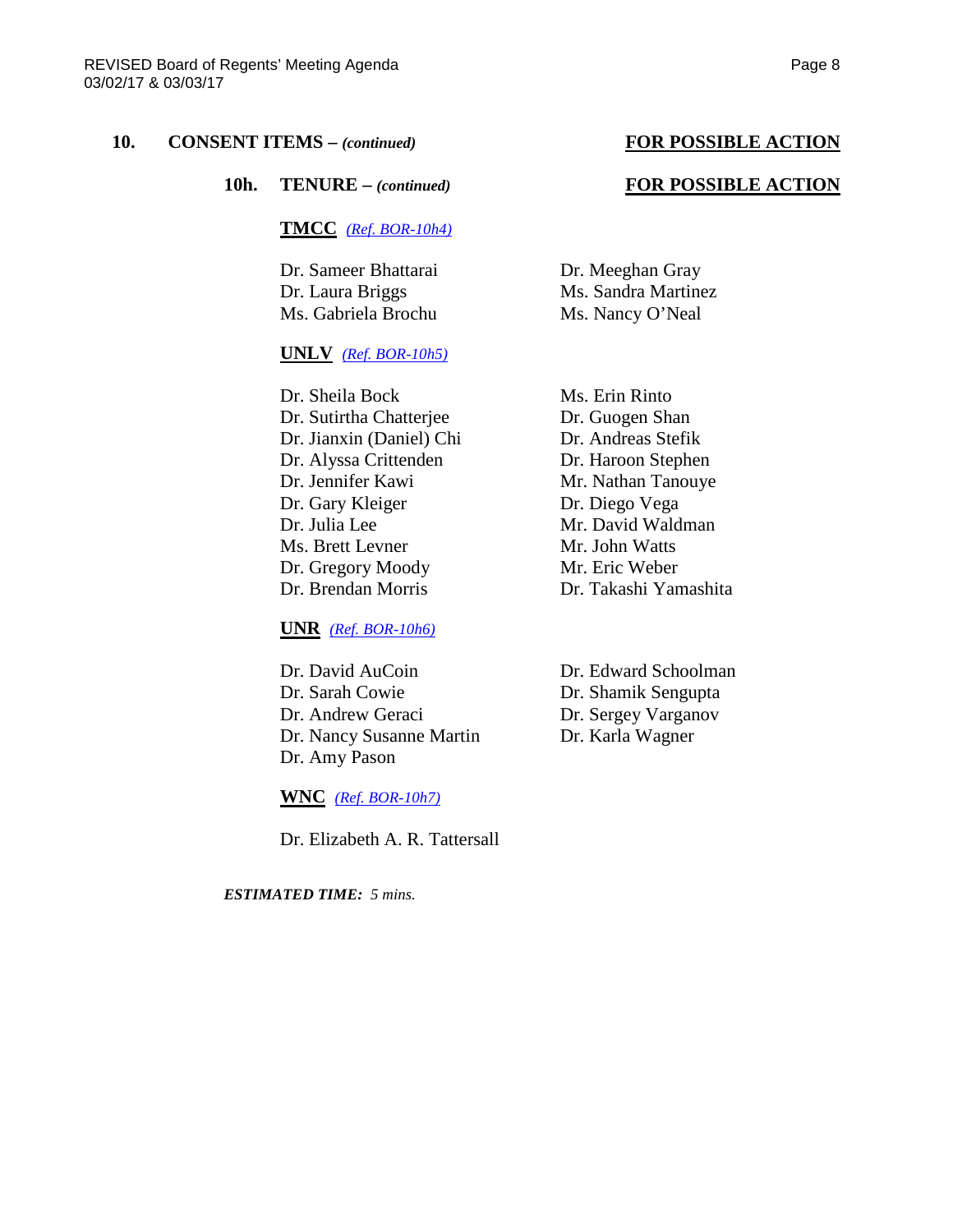### **11. REGENTS' AWARDS FOR POSSIBLE ACTION**

The Board will consider for approval the 2017 Distinguished Nevadan and Regents' Scholar nominations:

- A. Distinguished Nevadans *(Ref. [BOR-11a\)](http://system.nevada.edu/tasks/sites/Nshe/assets/File/BoardOfRegents/Agendas/2017/mar-mtgs/bor-refs/BOR-11a.pdf)*
	- Dr. Robert E. Fowler *[\(Ref. BOR-11b\)](http://system.nevada.edu/tasks/sites/Nshe/assets/File/BoardOfRegents/Agendas/2017/mar-mtgs/bor-refs/BOR-11b.pdf) Nominated by Regent Crear*
	- Mary E. Hausch *[\(Ref. BOR-11c\)](http://system.nevada.edu/tasks/sites/Nshe/assets/File/BoardOfRegents/Agendas/2017/mar-mtgs/bor-refs/BOR-11c.pdf) Nominated by Regent Hayes*
	- Dr. Tyrus W. Cobb *[\(Ref. BOR-11d\)](http://system.nevada.edu/tasks/sites/Nshe/assets/File/BoardOfRegents/Agendas/2017/mar-mtgs/bor-refs/BOR-11d.pdf) Nominated by Regent Trachok*
	- Donald L. Carano *[\(Ref. BOR-11e\)](http://system.nevada.edu/tasks/sites/Nshe/assets/File/BoardOfRegents/Agendas/2017/mar-mtgs/bor-refs/BOR-11e.pdf) Nominated by the full Board of Regents*
- B. Regents' Scholars *[\(Refs. BOR-11f](http://system.nevada.edu/tasks/sites/Nshe/assets/File/BoardOfRegents/Agendas/2017/mar-mtgs/bor-refs/BOR-11f.pdf) an[d BOR-11g\)](http://system.nevada.edu/tasks/sites/Nshe/assets/File/BoardOfRegents/Agendas/2017/mar-mtgs/bor-refs/BOR-11g.pdf)*
	- Nemanja Novakovic, Undergraduate, UNLV
	- Tyler Stalbaum, Graduate, UNLV
	- $\triangleright$  Kirsten Casey, Undergraduate, UNR
	- Angela Hornsby, Graduate, UNR
	- Amber Consul, NSC
	- > John Napa, CSN
	- $\triangleright$  Shiara Holmes, GBC
	- ▶ Spencer Earl Schultz, TMCC
	- $\triangleright$  Pa Jeremiah Kang, WNC

*FISCAL IMPACT: \$45,000. Each recipient of the Regents' Scholar Award receives \$5,000. The Scholar Award is funded 100 percent by System Administration. [\(Ref. BOR-11h\)](http://system.nevada.edu/tasks/sites/Nshe/assets/File/BoardOfRegents/Agendas/2017/mar-mtgs/bor-refs/BOR-11h.pdf)*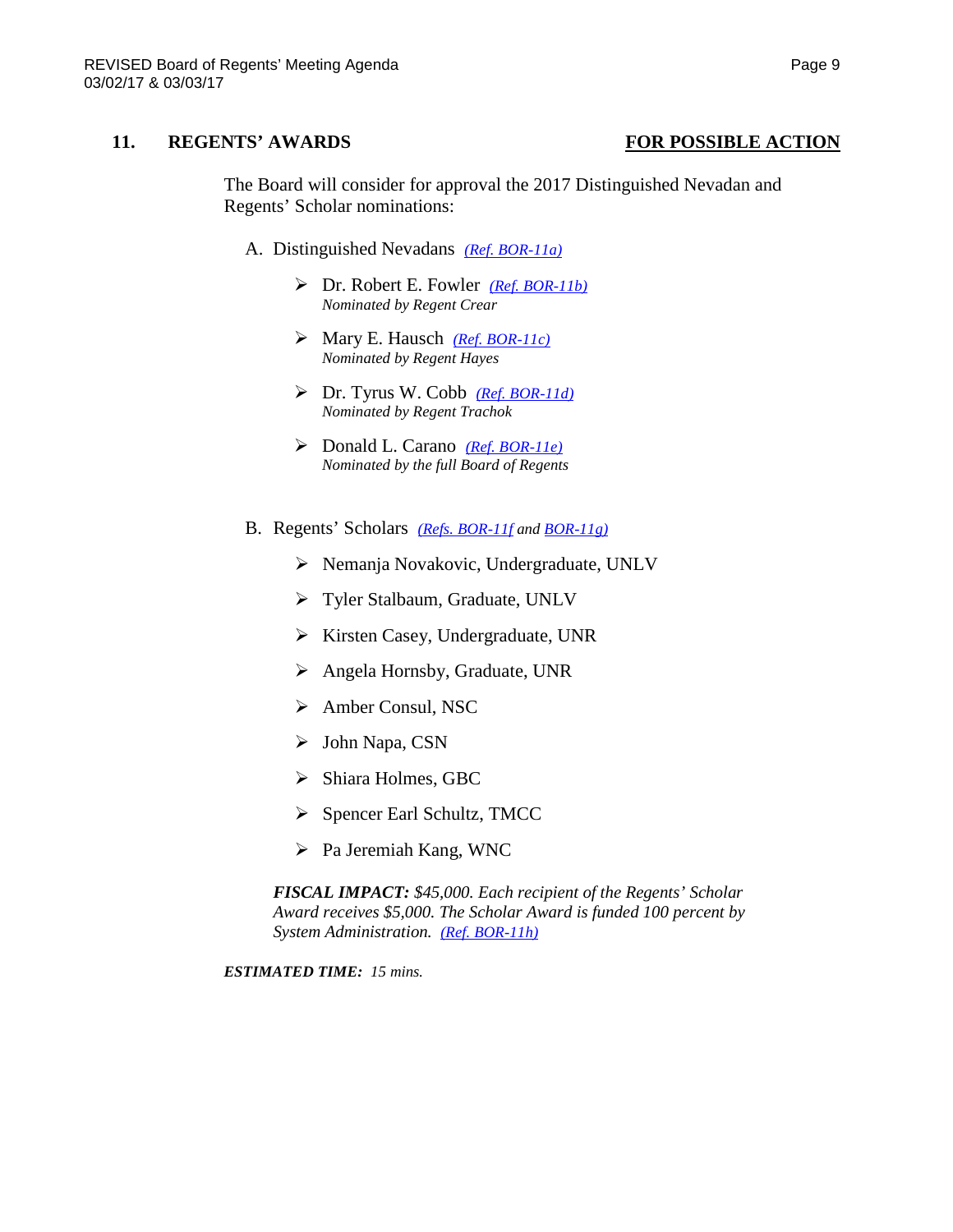### **12. HONORARY DEGREES FOR POSSIBLE ACTION**

The Board will consider for approval the 2017 Honorary Degree nominations: *[\(Ref. BOR-12a\)](http://system.nevada.edu/tasks/sites/Nshe/assets/File/BoardOfRegents/Agendas/2017/mar-mtgs/bor-refs/BOR-12a.pdf)*

Honorary Doctorate Degree Mr. Theodore B. Lee, UNLV *[\(Ref. BOR-12b\)](http://system.nevada.edu/tasks/sites/Nshe/assets/File/BoardOfRegents/Agendas/2017/mar-mtgs/bor-refs/BOR-12b.pdf)*

Honorary Doctorate Degree

Dr. Mick Hitchcock, UNR *[\(Ref. BOR-12c\)](http://system.nevada.edu/tasks/sites/Nshe/assets/File/BoardOfRegents/Agendas/2017/mar-mtgs/bor-refs/BOR-12c.pdf)*

Honorary Baccalaureate Degree Mr. Dennis Parks, GBC *[\(Ref. BOR-12d\)](http://system.nevada.edu/tasks/sites/Nshe/assets/File/BoardOfRegents/Agendas/2017/mar-mtgs/bor-refs/BOR-12d.pdf)*

Honorary Associate Degree

Dr. Nancy E. Brune, CSN *[\(Ref. BOR-12e\)](http://system.nevada.edu/tasks/sites/Nshe/assets/File/BoardOfRegents/Agendas/2017/mar-mtgs/bor-refs/BOR-12e.pdf)*

*ESTIMATED TIME: 10 mins.*

**COMMUNITY COLLEGE ITEMS**

### **13. COMMUNITY COLLEGE COMMITTEE FOR POSSIBLE ACTION**

Chair Andrea Anderson will present for Board approval a report on the Community College Committee meeting held on February 23, 2017, and Board action may be requested on the following:

- $\triangleright$  Minutes: The Committee considered for approval the minutes from the November 28, 2016, meeting. *[\(Ref. CC-2\)](http://system.nevada.edu/tasks/sites/Nshe/assets/File/BoardOfRegents/Agendas/2017/feb-mtgs/cc-refs/CC-2.pdf)*
- CSN Multi-Campus District Model: The Committee heard a progress report on Phase One of the multi-campus district model, and considered for approval the amended spending plans supporting students and the implementation of the model. The Committee may provide further direction as needed. *[\(Refs. CC-7a](http://system.nevada.edu/tasks/sites/Nshe/assets/File/BoardOfRegents/Agendas/2017/feb-mtgs/cc-refs/CC-7a.pdf) and [CC-7b\)](http://system.nevada.edu/tasks/sites/Nshe/assets/File/BoardOfRegents/Agendas/2017/feb-mtgs/cc-refs/CC-7b.pdf)*

*ESTIMATED TIME: 15 mins.*

### **14. INSTITUTIONAL ADVISORY COUNCIL, GBC INFORMATION ONLY**

Each community college's Institutional Advisory Council meets at least quarterly to review and advise the community college on questions regarding the operations and offerings of the college. The purpose of the Institutional Advisory Councils is to ensure the linkage of each community college to the community it serves and to anticipate future regional educational trends. GBC Institutional Advisory Council Chair Matt McCarty and GBC President Mark A. Curtis will provide a report on the activities of the GBC Institutional Advisory Council.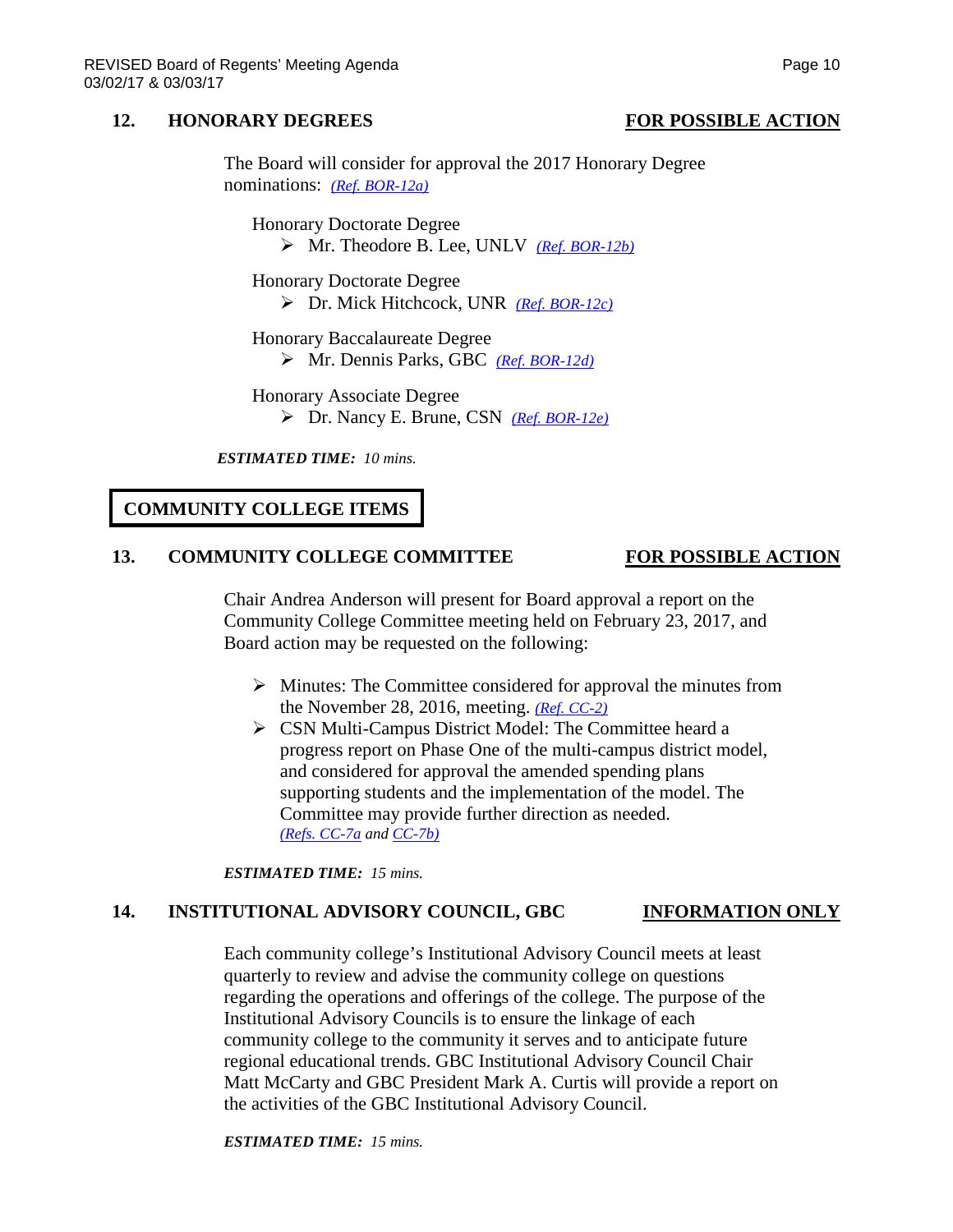## **15. STUDENT UNIONS AND** *PROCEDURES AND* **FOR POSSIBLE ACTION** *GUIDELINES MANUAL* **REVISION, STUDENT FEES, CSN**

CSN President Michael D. Richards requests approval of: (1) the concept for construction of three Student Unions at the North Las Vegas, Charleston and Henderson campuses; and (2) a revision to the *Procedures and Guidelines Manual (Chapter 7, Section 11)* concerning a new \$8.00 per credit hour registration fee (fall and spring semesters) effective Fall 2017 and a new \$3.00 per credit hour registration fee (summer term) effective Summer 2018 for the purposes of construction and for retirement of debt service associated therewith; and a new \$1.00 per credit hour registration fee effective Fall 2019 (anticipated completion of the facility) for the purpose of operation and maintenance of the Student Unions. A specific financing plan for the Student Union project, including a resolution or other documents necessary for the issuance of bonds or other debt instruments, will be brought forward for Board approval at a future meeting. *[\(Refs. BOR-15a](http://system.nevada.edu/tasks/sites/Nshe/assets/File/BoardOfRegents/Agendas/2017/mar-mtgs/bor-refs/BOR-15a.pdf) and [BOR-15b\)](http://system.nevada.edu/tasks/sites/Nshe/assets/File/BoardOfRegents/Agendas/2017/mar-mtgs/bor-refs/BOR-15b.pdf)*

*FISCAL IMPACT: CSN proposes the construction of three Student Unions with a not-to-exceed cost of \$81 million, to which CSN is contributing \$7 million from General Improvement fees. New student fees will be used to retire debt service associated with the construction of the Student Unions and, thereafter, for the operating costs at each of CSN's main campuses.*

*ESTIMATED TIME: 30 mins.*

### **16. FACILITY MASTER PLAN AMENDMENT, FOR POSSIBLE ACTION STUDENT FITNESS COMPLEX, AND** *PROCEDURES AND GUIDELINES MANUAL* **REVISION, STUDENT FEES, TMCC**

TMCC President Karin M. Hilgersom requests approval of: (1) an amendment to the TMCC Facilities Master Plan; (2) a revision to the *Procedures and Guidelines Manual (Chapter 7, Section 11)* concerning a new \$9.00 per credit SGA Fitness Complex fee effective Fall 2017 to fund development of a student fitness complex; and (3) plans to proceed with the first phase of the fitness complex. A specific financing plan for the Fitness Complex, including a resolution or other documents necessary for the issuance of bonds or other debt instruments, will be brought forward for Board approval at a future meeting. *[\(Refs. BOR-16a](http://system.nevada.edu/tasks/sites/Nshe/assets/File/BoardOfRegents/Agendas/2017/mar-mtgs/bor-refs/BOR-16a.pdf) and [BOR-16b\)](http://system.nevada.edu/tasks/sites/Nshe/assets/File/BoardOfRegents/Agendas/2017/mar-mtgs/bor-refs/BOR-16b.pdf)*

*FISCAL IMPACT: The Plan calls for the development of new facilities at TMCC. Projects in the Plan may cost more than \$50 million. The fitness complex is projected to cost \$21,365,000 (see financing plan). Funding for fitness complex facilities will be provided by new student fees.*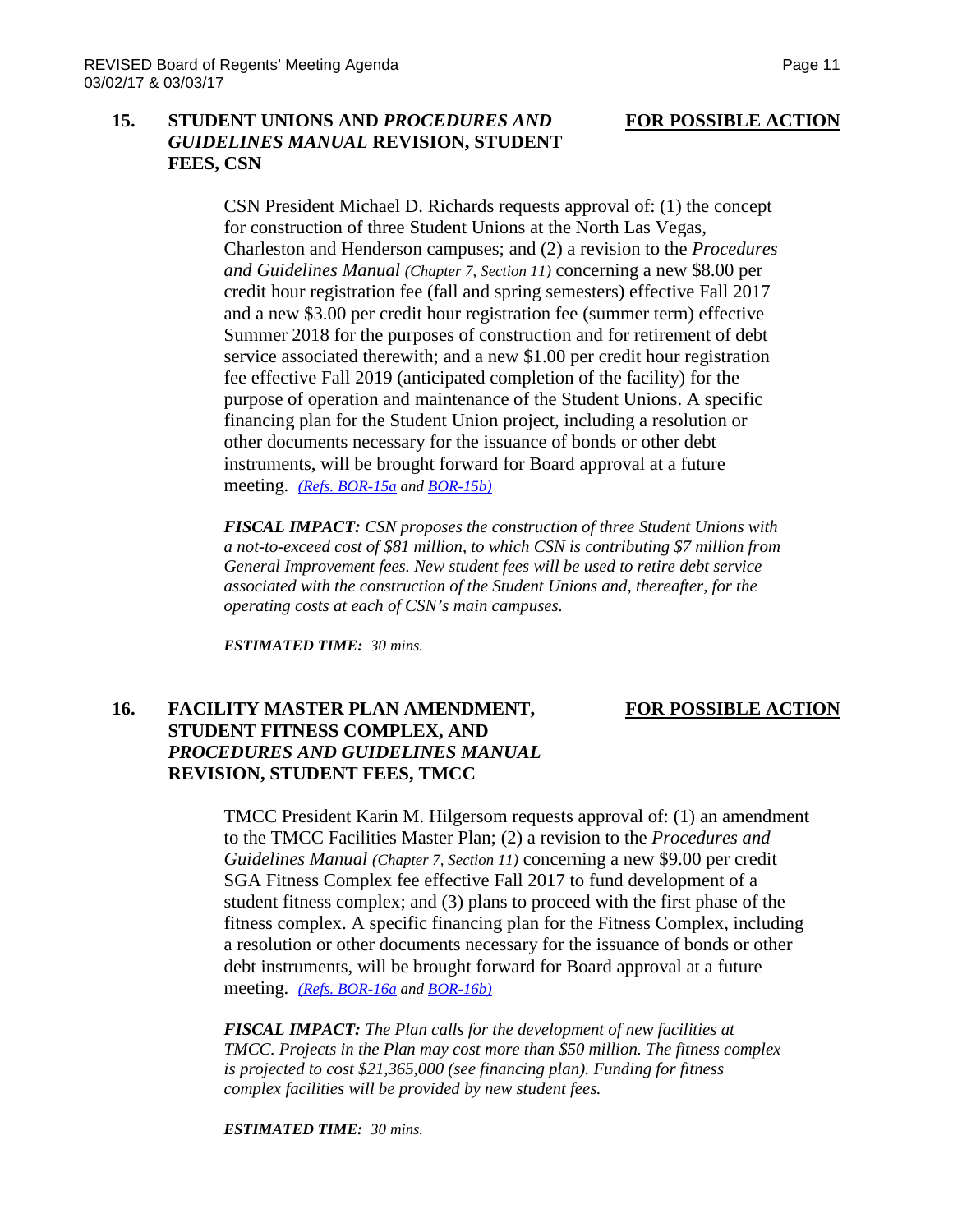## **17.** *HANDBOOK* **REVISION AND REPORT, FOR POSSIBLE ACTION SILVER STATE OPPORTUNITY GRANT**

Vice Chancellor for Academic and Student Affairs Crystal Abba will present a report on the implementation of the Silver State Opportunity Grant Program, which was created by the 2015 Legislature for the purpose of awarding need-based grants to college-ready, low-income students in order to pay for a portion of the cost of education at a community college or state college within the Nevada System of Higher Education. The report includes data on student outcomes for year one (2015-16) and student awards for year two (2016-17). Vice Chancellor Abba also requests approval of a technical amendment to Title 4, Chapter 18, Section 10 of the *Handbook*. *[\(Refs. BOR-17a](http://system.nevada.edu/tasks/sites/Nshe/assets/File/BoardOfRegents/Agendas/2017/mar-mtgs/bor-refs/BOR-17a.pdf) and [BOR-17b\)](http://system.nevada.edu/tasks/sites/Nshe/assets/File/BoardOfRegents/Agendas/2017/mar-mtgs/bor-refs/BOR-17b.pdf)*

*ESTIMATED TIME: 15 mins.*

### **18. 2018 BOARD OF REGENTS MEETING DATES FOR POSSIBLE ACTION**

The Board will consider approval of proposed meeting dates and venues for the Board of Regents' meetings to be held in calendar year 2018. Recommended meeting dates and venues are as follows:

| • March 1-2, 2018                     | DRI – Las Vegas |
|---------------------------------------|-----------------|
| $\triangleright$ June 7-8, 2018       | <b>TMCC</b>     |
| $\triangleright$ September 6-7, 2018  | UNR.            |
| $\triangleright$ November 29-30, 2018 | <b>UNLV</b>     |

*Tentative special meeting, if necessary: January 19, 2018 Tentative special meeting, if necessary: April 20, 2018 Special meeting: August 24, 2018 (Budget) Tentative special meeting, if necessary: October 19, 2018*

*Note: The primary location for all special meetings will be System Administration, Las Vegas.*

*ESTIMATED TIME: 10 mins.*

### **19. PERFORMANCE METRICS, NSC INFORMATION ONLY**

NSC President Bart J. Patterson will present for information the Nevada State College performance metrics. *[\(Ref. BOR-19\)](http://system.nevada.edu/tasks/sites/Nshe/assets/File/BoardOfRegents/Agendas/2017/mar-mtgs/bor-refs/BOR-19.pdf)*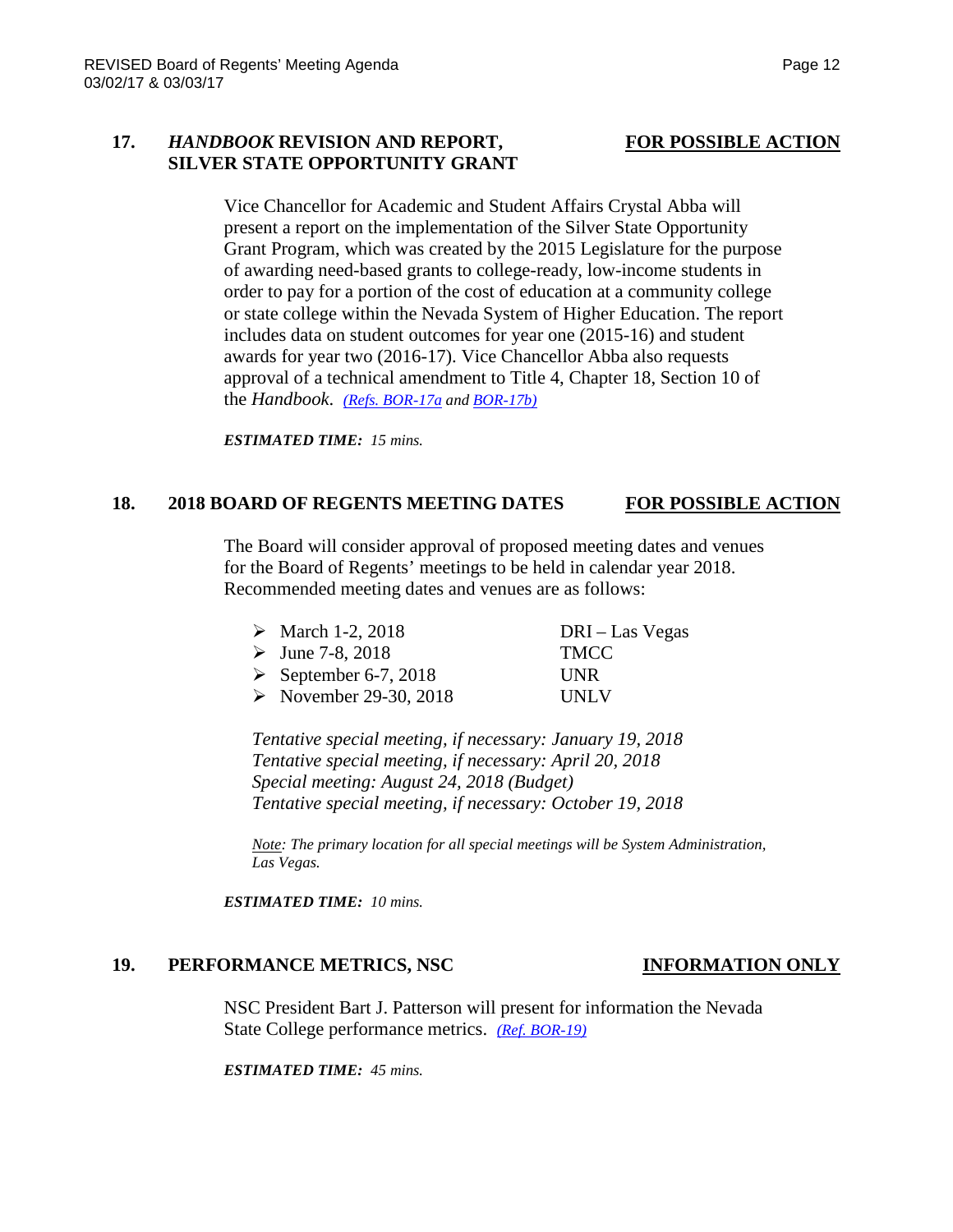### **20. PUBLIC COMMENT:** Friday, March 3, 2017 **INFORMATION ONLY**

*(approximately 9:00 a.m.)*

Public comment will be taken during this agenda item. No action may be taken on a matter raised under this item until the matter is included on an agenda as an item on which action may be taken. Comments will be limited to two minutes per person. Persons making comment will be asked to begin by stating their name for the record and to spell their last name. The Board Chair may elect to allow additional public comment on a specific agenda item when that agenda item is being considered.

In accordance with Attorney General Opinion No. 00-047, as restated in the Attorney General's Open Meeting Law Manual, the Board Chair may prohibit comment if the content of that comment is a topic that is not relevant to, or within the authority of, the Board of Regents, or if the content is willfully disruptive of the meeting by being irrelevant, repetitious, slanderous, offensive, inflammatory, irrational or amounting to personal attacks or interfering with the rights of other speakers.

*ESTIMATED TIME: 30 mins.*

### **21. LEGISLATIVE REPORT FOR POSSIBLE ACTION**

Chancellor John V. White and System staff will provide an update on measures being considered by the Nevada Legislature that impact the Nevada System of Higher Education. The Board may provide direction to the Chancellor and/or the presidents with regard to addressing measures under consideration by the Legislature. *[\(Ref. BOR-21\)](http://system.nevada.edu/tasks/sites/Nshe/assets/File/BoardOfRegents/Agendas/2017/mar-mtgs/bor-refs/BOR-21.pdf)*

*ESTIMATED TIME: 20 mins.*

### 22. BIENNIAL BUDGET UPDATE FOR POSSIBLE ACTION

Chancellor John V. White will provide an update on the 2017-19 Biennial Budget Request submitted to the Governor, the Executive Budget, any new developments from the 2017 Legislative Session and the financial status of the state and corresponding impact on budgets. The Board may provide direction to the Chancellor and/or the presidents regarding the Budget Request. *[\(Ref. BOR-22\)](http://system.nevada.edu/tasks/sites/Nshe/assets/File/BoardOfRegents/Agendas/2017/mar-mtgs/bor-refs/BOR-22.pdf)*

*ESTIMATED TIME: 20 mins.*

### **23. PERFORMANCE METRICS, UNR INFORMATION ONLY**

UNR President Marc A. Johnson will present for information the University of Nevada, Reno performance metrics. *[\(Refs. BOR-23a](http://system.nevada.edu/tasks/sites/Nshe/assets/File/BoardOfRegents/Agendas/2017/mar-mtgs/bor-refs/BOR-23a.pdf) and [BOR-23b\)](http://system.nevada.edu/tasks/sites/Nshe/assets/File/BoardOfRegents/Agendas/2017/mar-mtgs/bor-refs/BOR-23b.pdf)*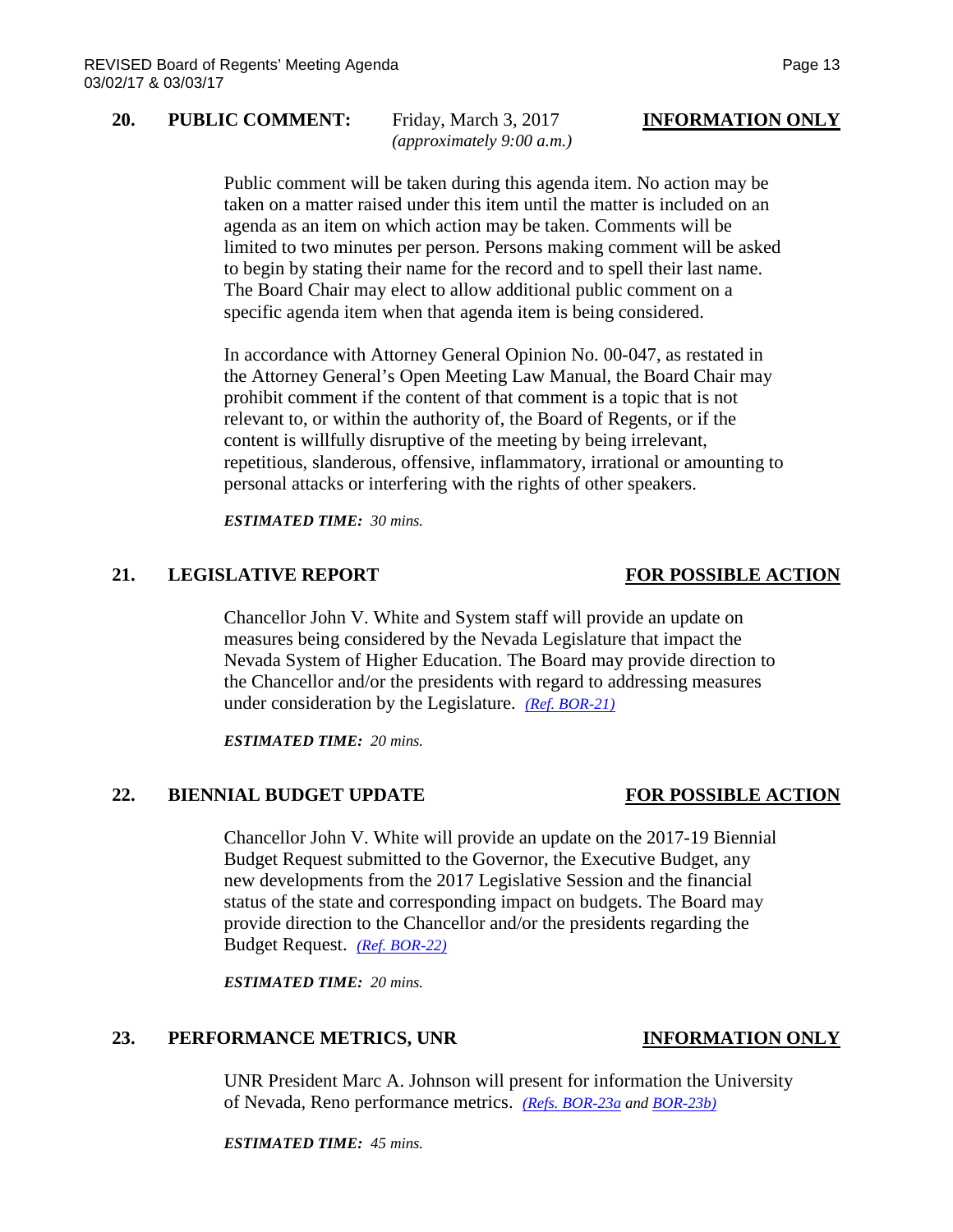### **24. FACULTY PRACTICE PLAN BYLAWS AND FOR POSSIBLE ACTION OPERATING AGREEMENT, UNLV SCHOOL OF MEDICINE**

UNLV President Len Jessup requests approval of the UNLV School of Medicine Faculty Practice Plan Bylaws and Operating Agreement. *[\(Ref. BOR-24\)](http://system.nevada.edu/tasks/sites/Nshe/assets/File/BoardOfRegents/Agendas/2017/mar-mtgs/bor-refs/BOR-24.pdf)*

*FISCAL IMPACT: To fulfill its obligations in accordance with the Bylaws and Operating Agreement, UNLV Medicine will seek Board of Regents authorization to obtain a capital loan in the amount of \$19,000,000 and will repay the loan from generated fee-for-service and contract revenues, but should UNLV Medicine be unable to repay, the UNLV School of Medicine would be required to cover any shortfall.*

*ESTIMATED TIME: 30 mins.*

### **25. RESOLUTION TO AUTHORIZE WORKING FOR POSSIBLE ACTION CAPITAL LOAN, UNLV MEDICINE FACULTY PRACTICE PLAN**

UNLV President Len Jessup requests approval of the Resolution to authorize the issuance by the NSHE, on behalf of UNLV Medicine, of a taxable promissory note in an amount not to exceed \$19,000,000 to fund start-up working capital needs for NSHE employees and other operating obligations of the NSHE, to be repaid from the Practice Plan revenues. *[\(Refs. BOR-25a](http://system.nevada.edu/tasks/sites/Nshe/assets/File/BoardOfRegents/Agendas/2017/mar-mtgs/bor-refs/BOR-25a.pdf) and [BOR-25b\)](http://system.nevada.edu/tasks/sites/Nshe/assets/File/BoardOfRegents/Agendas/2017/mar-mtgs/bor-refs/BOR-25b.pdf)*

*FISCAL IMPACT: UNLV Medicine is expected to repay the borrowing from generated fee-for-service and contract revenues, but should UNLV Medicine be unable to repay, the UNLV School of Medicine would be required to cover any shortfall (with UNLV Medicine being required to repay at the earliest future date feasible).*

*ESTIMATED TIME: 30 mins.*

## **26. 1703-1707 W. CHARLESTON BOULEVARD, INFORMATION ONLY LAS VEGAS, NV, PURCHASE OPTION, UNLV**

UNLV President Len Jessup will present for information a purchase option for the property located at 1703-1707 W. Charleston Boulevard, Las Vegas, Nevada, APNs: 162-04-112-007 and 162-04-112-010. *[\(Ref. BOR-26\)](http://system.nevada.edu/tasks/sites/Nshe/assets/File/BoardOfRegents/Agendas/2017/mar-mtgs/bor-refs/BOR-26.pdf)*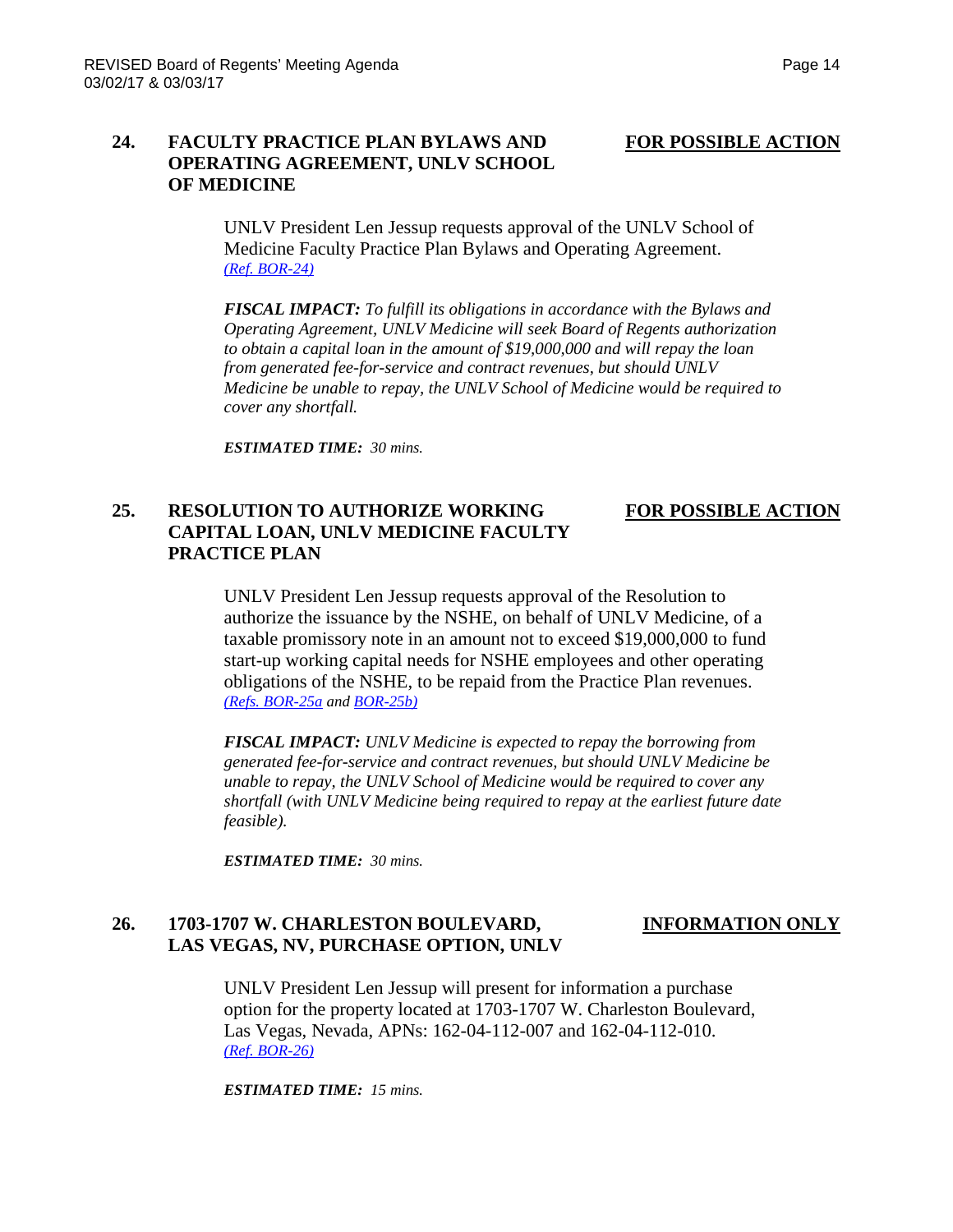### **27. PERFORMANCE METRICS, DRI INFORMATION ONLY**

### DRI President Robert B. Gagosian will present for information the Desert Research Institute performance metrics. *[\(Ref. BOR-27\)](http://system.nevada.edu/tasks/sites/Nshe/assets/File/BoardOfRegents/Agendas/2017/mar-mtgs/bor-refs/BOR-27.pdf)*

*ESTIMATED TIME: 45 mins.*

### **COMMITTEE REPORTS**

*NOTE: Please refer to the specific committee agenda for complete reference materials and/or reports.*

*ESTIMATED TIME: 20 mins.*

### 28. AD HOC CHANCELLOR SEARCH FOR POSSIBLE ACTION **COMMITTEE**

Chair Kevin J. Page will present for Board approval a report on the ad hoc Chancellor Search Committee meeting held on December 6, 2016, and Board action may be requested on the following:

 $\triangleright$  Minutes: The Committee considered for approval the minutes from the September 30, 2016, meeting. *[\(Ref. CS-2\)](http://system.nevada.edu/tasks/sites/Nshe/assets/File/BoardOfRegents/Agendas/2016/dec-mtgs/cs-refs/CS-2.pdf)*

### **29. AD HOC DRI PRESIDENT SEARCH FOR POSSIBLE ACTION COMMITTEE**

Chair Jason Geddes will present for Board approval a report on the ad hoc DRI President Search Committee meeting held on January 27, 2017, and Board action may be requested on the following:

 $\triangleright$  Minutes: The Committee considered for approval the minutes from the August 17, 2016, meeting. *[\(Ref. DRI PSC-2\)](http://system.nevada.edu/tasks/sites/Nshe/assets/File/BoardOfRegents/Agendas/2017/jan-mtgs/dri-psc/DRI%20PSC-2.pdf)*

### **30. AD HOC GBC PRESIDENT SEARCH FOR POSSIBLE ACTION COMMITTEE**

### Chair Sam Lieberman will present for Board approval a report on the ad hoc GBC President Search Committee meeting held on February 1, 2017.

### **31. ATHLETICS COMMITTEE FOR POSSIBLE ACTION**

Co-Chairs Jason Geddes and Kevin J. Page will present for Board approval a report on the Athletics Committee meeting held on February 23, 2017, and Board action may be requested on the following:

 $\triangleright$  Minutes: The Committee considered for approval the minutes from the November 28, 2016, meeting. *[\(Ref. ATH-2\)](http://system.nevada.edu/tasks/sites/Nshe/assets/File/BoardOfRegents/Agendas/2017/feb-mtgs/ath-refs/ATH-2.pdf)*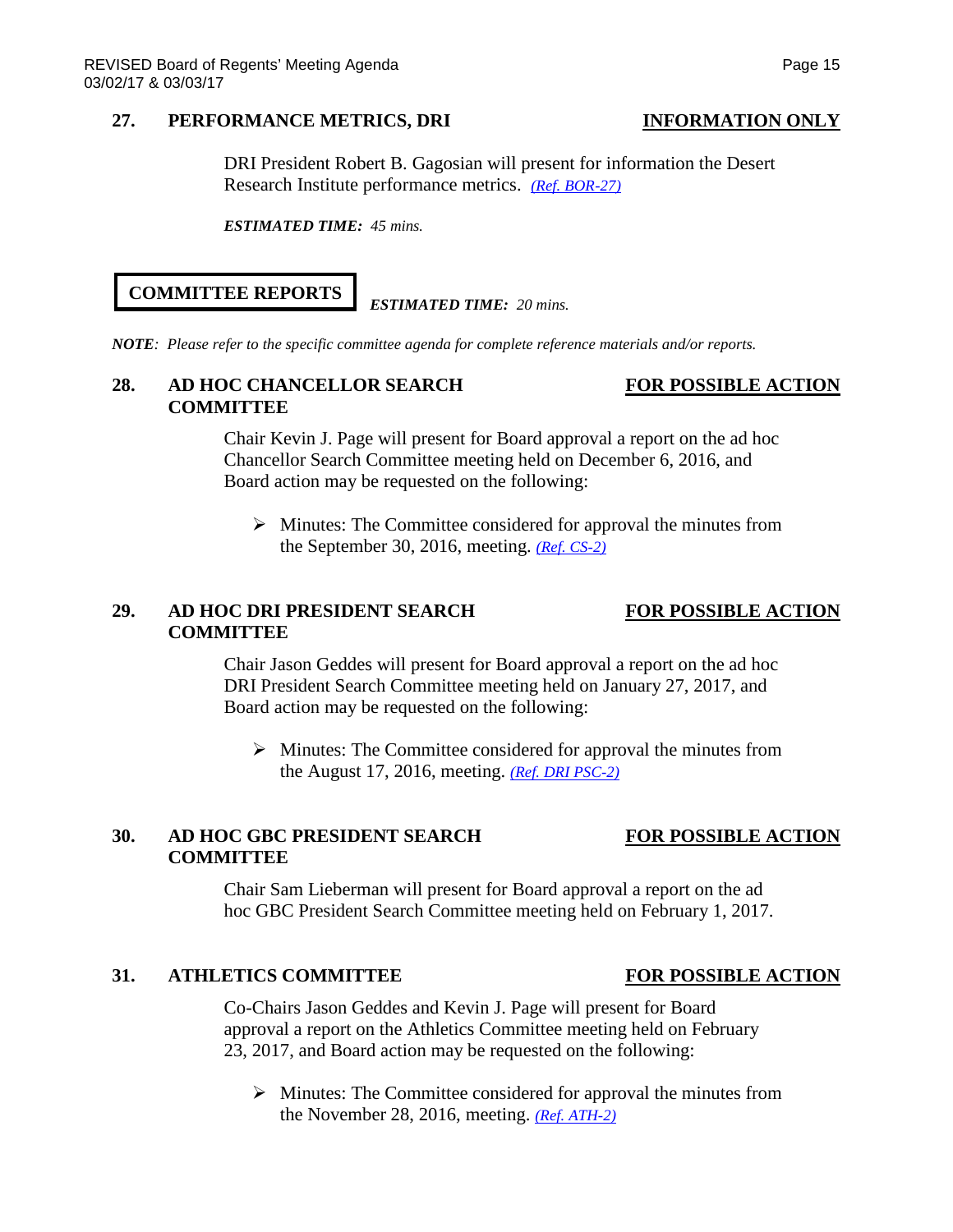### **31. ATHLETICS COMMITTEE –** *(continued)* **FOR POSSIBLE ACTION**

- Board Policy Authorizing Institution Presidents to Approve Employment Agreements for Athletic Department Personnel, Including Head Athletic Coaches and Athletic Directors: The Committee reviewed and discussed Board policy authorizing institution presidents to approve all employment agreements for athletic personnel, including head athletic coaches and athletic directors *(Title 4, Chapter 24, Section 1, Subsection 10)*. The Committee may provide direction to System and institution staff concerning the policy, including revisions that may be brought forward for approval at a future meeting. *[\(Ref. ATH-3\)](http://system.nevada.edu/tasks/sites/Nshe/assets/File/BoardOfRegents/Agendas/2017/feb-mtgs/ath-refs/ATH-3.pdf)*
- ▶ Head Coach Employment Agreement and Checklist, and Athletic Director Employment Agreement: The Committee considered for approval changes to the (i) Head Coach Employment Agreement, (ii) Head Coach Checklist and (iii) Athletic Director Employment Agreement. The Committee may also review other provisions of the employment agreements and may approve other changes to the documents that the Committee deems necessary.
	- *[\(Refs. ATH-4a,](http://system.nevada.edu/tasks/sites/Nshe/assets/File/BoardOfRegents/Agendas/2017/feb-mtgs/ath-refs/ATH-4a.pdf) [ATH-4b,](http://system.nevada.edu/tasks/sites/Nshe/assets/File/BoardOfRegents/Agendas/2017/feb-mtgs/ath-refs/ATH-4b.pdf) [ATH-4c,](http://system.nevada.edu/tasks/sites/Nshe/assets/File/BoardOfRegents/Agendas/2017/feb-mtgs/ath-refs/ATH-4c.pdf) [ATH-4d,](http://system.nevada.edu/tasks/sites/Nshe/assets/File/BoardOfRegents/Agendas/2017/feb-mtgs/ath-refs/ATH-4d.pdf) [ATH-4e,](http://system.nevada.edu/tasks/sites/Nshe/assets/File/BoardOfRegents/Agendas/2017/feb-mtgs/ath-refs/ATH-4e.pdf) [ATH-4f](http://system.nevada.edu/tasks/sites/Nshe/assets/File/BoardOfRegents/Agendas/2017/feb-mtgs/ath-refs/ATH-4f.pdf) an[d ATH-4g\)](http://system.nevada.edu/tasks/sites/Nshe/assets/File/BoardOfRegents/Agendas/2017/feb-mtgs/ath-refs/ATH-4g.pdf)*
- Annual Statement of Revenues and Expenditures Filed with the NCAA: The Committee considered for approval the most recent Statement of Revenues and Expenditures filed with the NCAA by UNLV and UNR. The Committee may also provide feedback and direction to each institution concerning its filing. *[\(Refs. ATH-5a,](http://system.nevada.edu/tasks/sites/Nshe/assets/File/BoardOfRegents/Agendas/2017/feb-mtgs/ath-refs/ATH-5a.pdf) [ATH-5b,](http://system.nevada.edu/tasks/sites/Nshe/assets/File/BoardOfRegents/Agendas/2017/feb-mtgs/ath-refs/ATH-5b.pdf) [ATH-5c](http://system.nevada.edu/tasks/sites/Nshe/assets/File/BoardOfRegents/Agendas/2017/feb-mtgs/ath-refs/ATH-5c.pdf) an[d ATH-5d\)](http://system.nevada.edu/tasks/sites/Nshe/assets/File/BoardOfRegents/Agendas/2017/feb-mtgs/ath-refs/ATH-5d.pdf)*
- $\triangleright$  Athletics Competitiveness and Benchmarking Study: The Committee considered for approval the Addendum to the Athletics Competitiveness and Benchmarking Study provided by College Sports Solutions. The Committee may also seek input and reactions from UNR and UNLV to the Study and the Addendum. In addition, the Committee may (i) discuss next steps resulting from the Study and Addendum, including future agenda items and policy proposals resulting therefrom and (ii) provide further direction to System and institution staff on matters related to the Study and Addendum. *[\(Refs. ATH-6a,](http://system.nevada.edu/tasks/sites/Nshe/assets/File/BoardOfRegents/Agendas/2017/feb-mtgs/ath-refs/ATH-6a.pdf) [ATH-6b,](http://system.nevada.edu/tasks/sites/Nshe/assets/File/BoardOfRegents/Agendas/2017/feb-mtgs/ath-refs/ATH-6b.pdf) [ATH-6c,](http://system.nevada.edu/tasks/sites/Nshe/assets/File/BoardOfRegents/Agendas/2017/feb-mtgs/ath-refs/ATH-6c.pdf) [ATH-6d](http://system.nevada.edu/tasks/sites/Nshe/assets/File/BoardOfRegents/Agendas/2017/feb-mtgs/ath-refs/ATH-6d.pdf) and [ATH-6e\)](http://system.nevada.edu/tasks/sites/Nshe/assets/File/BoardOfRegents/Agendas/2017/feb-mtgs/ath-refs/ATH-6e.pdf)*
- Athletics Department Budget Updates: The Committee reviewed the performance of the UNR and UNLV athletic department budgets for fiscal year 2017. The Committee may provide direction regarding any line item or operating deficits. The Committee also reviewed reports from the institutions showing budget to actual for the athletic department budgets for the past three fiscal years. The Committee may provide direction to System and institution staff regarding the current athletic department budgets for fiscal year 2017 and the formation of the athletic department budgets for fiscal year 2018. *[\(Refs. ATH-7a,](http://system.nevada.edu/tasks/sites/Nshe/assets/File/BoardOfRegents/Agendas/2017/feb-mtgs/ath-refs/ATH-7a.pdf) [ATH-7b,](http://system.nevada.edu/tasks/sites/Nshe/assets/File/BoardOfRegents/Agendas/2017/feb-mtgs/ath-refs/ATH-7b.pdf) [ATH-7c,](http://system.nevada.edu/tasks/sites/Nshe/assets/File/BoardOfRegents/Agendas/2017/feb-mtgs/ath-refs/ATH-7c.pdf) [ATH-7d](http://system.nevada.edu/tasks/sites/Nshe/assets/File/BoardOfRegents/Agendas/2017/feb-mtgs/ath-refs/ATH-7d.pdf) an[d ATH-7e\)](http://system.nevada.edu/tasks/sites/Nshe/assets/File/BoardOfRegents/Agendas/2017/feb-mtgs/ath-refs/ATH-7e.pdf)*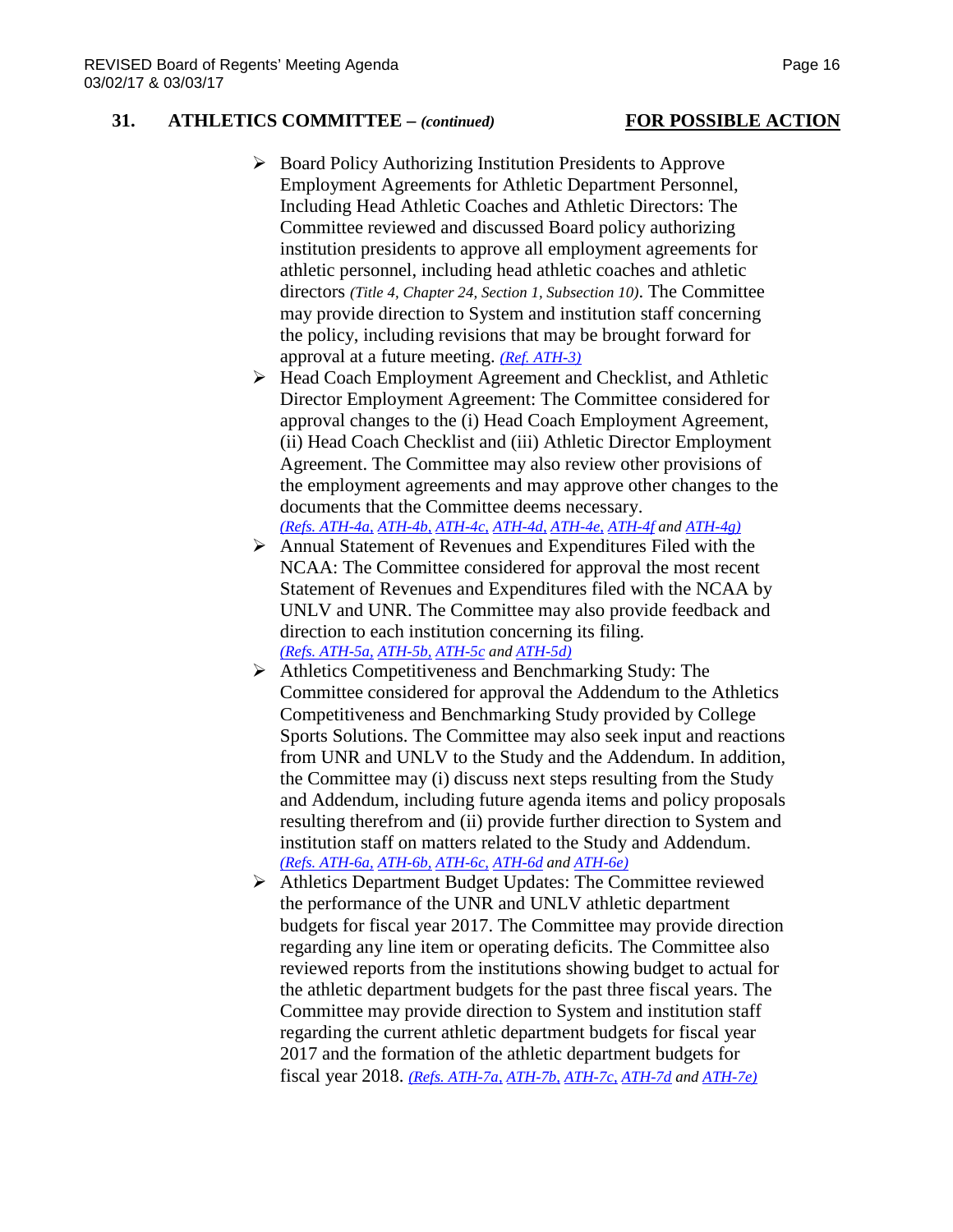## **32. ACADEMIC, RESEARCH AND STUDENT FOR POSSIBLE ACTION AFFAIRS COMMITTEE**

Chair Jason Geddes will present for Board approval a report on the Academic, Research and Student Affairs Committee meeting held on March 2, 2017, and Board action may be requested on the following:

- $\triangleright$  Minutes: The Committee considered for approval the minutes from the December 1, 2016, meeting. *[\(Ref. ARSA-2a\)](http://system.nevada.edu/tasks/sites/Nshe/assets/File/BoardOfRegents/Agendas/2017/mar-mtgs/arsa-refs/ARSA-2a.pdf)*
- UNLV-Program Deactivation, MA in Science: The Committee considered for approval the deactivation of the Master of Arts in Science at UNLV. *[\(Ref. ARSA-2b\)](http://system.nevada.edu/tasks/sites/Nshe/assets/File/BoardOfRegents/Agendas/2017/mar-mtgs/arsa-refs/ARSA-2b.pdf)*
- UNLV-Program Elimination, MS and MEd in Workforce Education and Development: The Committee considered for approval the elimination of the Master of Science and Master of Education in Workforce Education and Development at UNLV. *[\(Ref. ARSA-2c\)](http://system.nevada.edu/tasks/sites/Nshe/assets/File/BoardOfRegents/Agendas/2017/mar-mtgs/arsa-refs/ARSA-2c.pdf)*
- UNLV-Organizational Unit Elimination, Interdisciplinary Center for Aging Research and Education: The Committee considered for approval the elimination of the Interdisciplinary Center for Aging Research and Education at UNLV. *[\(Ref. ARSA-2d\)](http://system.nevada.edu/tasks/sites/Nshe/assets/File/BoardOfRegents/Agendas/2017/mar-mtgs/arsa-refs/ARSA-2d.pdf)*
- TMCC-Program Deactivation, AAS in Architectural Design Technology: The Committee considered for approval the deactivation of the Associate of Applied Science in Architectural Design Technology at TMCC. *[\(Ref. ARSA-2e\)](http://system.nevada.edu/tasks/sites/Nshe/assets/File/BoardOfRegents/Agendas/2017/mar-mtgs/arsa-refs/ARSA-2e.pdf)*
- TMCC-Program Deactivation, AA in Architecture: The Committee considered for approval the deactivation of the Associate of Arts in Architecture at TMCC. *[\(Ref. ARSA-2f\)](http://system.nevada.edu/tasks/sites/Nshe/assets/File/BoardOfRegents/Agendas/2017/mar-mtgs/arsa-refs/ARSA-2f.pdf)*
- TMCC-Program Elimination, AA in Early Childhood Education: The Committee considered for approval the elimination of the Associate of Arts in Early Childhood Education at TMCC. *[\(Ref. ARSA-2g\)](http://system.nevada.edu/tasks/sites/Nshe/assets/File/BoardOfRegents/Agendas/2017/mar-mtgs/arsa-refs/ARSA-2g.pdf)*
- *Handbook* Revision, Residency Reclassification: The Committee considered for approval a revision to Board policy regarding student residency reclassification *(Title 4, Chapter 15, Section 8)*. Specifically, the policy revision clarifies that students who initially enroll in an NSHE institution under a Board-approved tuition discount program that includes nonresidence as a qualification will be treated the same way as WICHE Western Undergraduate Exchange (WUE) students for purposes of residency reclassification. *[\(Ref. ARSA-2h\)](http://system.nevada.edu/tasks/sites/Nshe/assets/File/BoardOfRegents/Agendas/2017/mar-mtgs/arsa-refs/ARSA-2h.pdf)*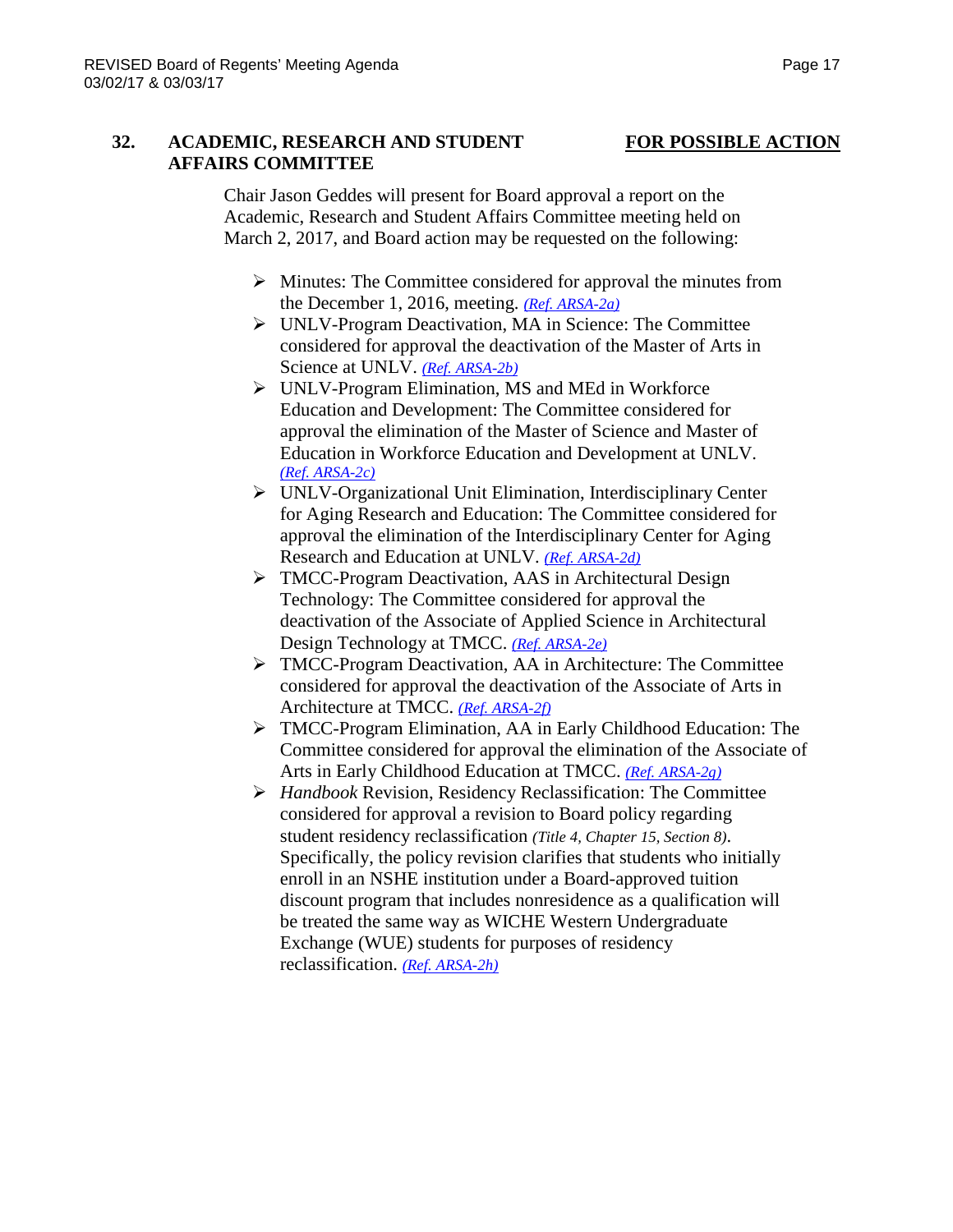### **32. ACADEMIC, RESEARCH AND STUDENT FOR POSSIBLE ACTION AFFAIRS COMMITTEE –** *(continued)*

- *Handbook* and Code Revisions, Use and Possession of Marijuana: The Committee considered for approval a revision to Board policy *(Title 4, Chapter 1, Section 32)* regarding the use and possession of marijuana at NSHE campuses and facilities following the approval of Ballot Question No. 2 (Initiative to Regulate and Tax Marijuana) by Nevada voters in November 2016. Because the use, possession or cultivation of marijuana is still prohibited by federal law at institutions that receive Title IV funding, the policy proposal revises current Board policy that is specific to medical marijuana to clarify that the use and possession of marijuana in general is prohibited. The Committee also reviewed two proposed Code revisions *(Title 2, Chapter 6, Section 6.2.1 (ee)* and *Title 2, Chapter 10, Section 10.2.1 (t)* concerning the use and possession of marijuana at NSHE campuses and facilities that were presented for information only and will be presented for approval at a subsequent meeting. *[\(Ref. ARSA-2i\)](http://system.nevada.edu/tasks/sites/Nshe/assets/File/BoardOfRegents/Agendas/2017/mar-mtgs/arsa-refs/ARSA-2i.pdf)*
- UNLV-Program Proposal, MS in Nutrition Sciences: The Committee considered for approval a Master of Science in Nutrition Sciences at UNLV. *[\(Ref. ARSA-3\)](http://system.nevada.edu/tasks/sites/Nshe/assets/File/BoardOfRegents/Agendas/2017/mar-mtgs/arsa-refs/ARSA-3.pdf)*
- UNLV-Program Proposal, Doctor of Dental Surgery: The Committee considered for approval a Doctor of Dental Surgery for graduates of non-U.S. accredited dental school programs at UNLV. *[\(Ref. ARSA-4\)](http://system.nevada.edu/tasks/sites/Nshe/assets/File/BoardOfRegents/Agendas/2017/mar-mtgs/arsa-refs/ARSA-4.pdf)*
- UNLV-Organizational Unit Proposal, The Intersection: Academic Multicultural Resource Center: The Committee considered for approval The Intersection: Academic Multicultural Resource Center to serve as a comprehensive center for first generation college students and students of color at UNLV. *[\(Ref. ARSA-5\)](http://system.nevada.edu/tasks/sites/Nshe/assets/File/BoardOfRegents/Agendas/2017/mar-mtgs/arsa-refs/ARSA-5.pdf)*
- NSC-Program Proposal, BA in Deaf Studies: The Committee considered for approval a Bachelor of Arts in Deaf Studies at NSC. *[\(Ref. ARSA-6\)](http://system.nevada.edu/tasks/sites/Nshe/assets/File/BoardOfRegents/Agendas/2017/mar-mtgs/arsa-refs/ARSA-6.pdf)*
- TMCC-Organizational Unit Change, Academic Divisions/ Student Services: The Committee considered for approval the reorganization of departments within the academic divisions under the office of the Vice President for Academic Affairs (VPAA) and moving the office of Equity, Inclusion and Sustainability from the President's office to the office of the VPAA. *[\(Ref. ARSA-7\)](http://system.nevada.edu/tasks/sites/Nshe/assets/File/BoardOfRegents/Agendas/2017/mar-mtgs/arsa-refs/ARSA-7.pdf)*
- *Handbook* Revision, Student Absences from Class: The Committee considered for approval a revision to Board policy governing student absences to address concerns raised by the Committee when it approved a policy revision in December 2016 *(Title 4, Chapter 20, Section A.3)*. Specifically, the policy revision deletes language setting forth expectations regarding class attendance and the ability of instructors to set course attendance requirements under certain circumstances that the Committee indicated was not appropriate for Board policy. *[\(Ref. ARSA-9\)](http://system.nevada.edu/tasks/sites/Nshe/assets/File/BoardOfRegents/Agendas/2017/mar-mtgs/arsa-refs/ARSA-9.pdf)*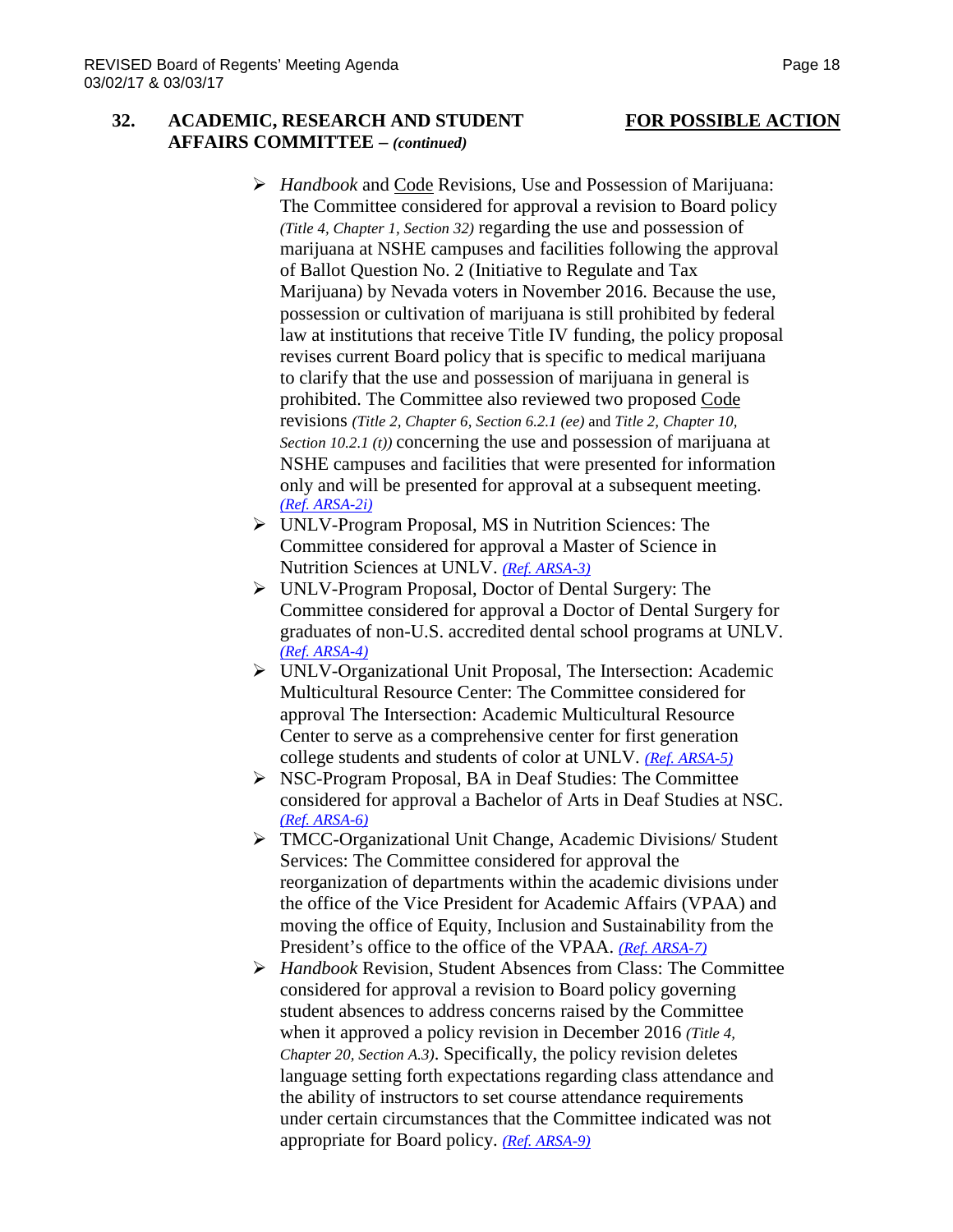### **32. ACADEMIC, RESEARCH AND STUDENT FOR POSSIBLE ACTION AFFAIRS COMMITTEE –** *(continued)*

- $\triangleright$  Regents' Awards: The Committee considered for approval the following nominations for 2017 Regents' awards: *[\(Ref. ARSA-10\)](http://system.nevada.edu/tasks/sites/Nshe/assets/File/BoardOfRegents/Agendas/2017/mar-mtgs/arsa-refs/ARSA-10.pdf)* - Nevada Regents' Creative Activities Award
	- Candace Garlock, TMCC Francisco Menendez, UNLV
	- Nevada Regents' Teaching Award Thomas Herring, WNC Sarah Cummings, UNR
	- Nevada Regents' Academic Advisor Award Christine Marshall, GBC Pamela Sandstrom, UNR James Sedinger, UNR
	- Nevada Regents' Researcher Award John Cushman, UNR
	- Nevada Regents' Rising Researcher Award Alyssa N. Crittenden, UNLV Sarah Blithe, UNR Casey Schmidt, DRI
- **UNLV-Organizational Unit Proposal, UNLV Public Policy Institute: The Committee considered for approval the UNLV Public Policy Institute, a research institute with the goal of engaging in constructive policy discourse through the development and use of practical, rigorous, solution-based research.** *(Ref. [ARSA-11\)](http://system.nevada.edu/tasks/sites/Nshe/assets/File/BoardOfRegents/Agendas/2017/mar-mtgs/arsa-refs/ARSA-11.pdf)*

### **33. BUSINESS, FINANCE AND FACILITIES FOR POSSIBLE ACTION COMMITTEE**

Chair Kevin J. Page will present for Board approval a report on the Business, Finance and Facilities Committee meeting held on March 2, 2017, and Board action may be requested on the following:

- $\triangleright$  Minutes: The Committee considered for approval the minutes from the December 1, 2016, meeting. *[\(Ref. BFF-2a\)](http://system.nevada.edu/tasks/sites/Nshe/assets/File/BoardOfRegents/Agendas/2017/mar-mtgs/bff-refs/BFF-2a.pdf)*
- 2016 Self-Supporting Summer School/ Calendar Year Budgets, Budget to Actual Comparison: The Committee considered for approval acceptance of the 2016 Self-Supporting Summer School and Calendar Year Budgets, Budget to Actual Comparison Report, for the NSHE. *[\(Refs. BFF-2b1](http://system.nevada.edu/tasks/sites/Nshe/assets/File/BoardOfRegents/Agendas/2017/mar-mtgs/bff-refs/BFF-2b(1)%20.pdf) and [BFF-2b2\)](http://system.nevada.edu/tasks/sites/Nshe/assets/File/BoardOfRegents/Agendas/2017/mar-mtgs/bff-refs/BFF-2b(2)%20.pdf)*
- Mid-Year Fiscal Year 2016-2017 Self-Supporting Budgets and 2017 Summer School/ Calendar Year Budgets: The Committee considered for approval acceptance of the NSHE Mid-Year Self-Supporting Budgets for Fiscal Year 2016-2017 and the Self-Supporting Summer School/ Calendar Year Budgets for Calendar Year 2017. *[\(Refs. BFF-2c1](http://system.nevada.edu/tasks/sites/Nshe/assets/File/BoardOfRegents/Agendas/2017/mar-mtgs/bff-refs/BFF-2c(1).pdf) and [BFF-2c2\)](http://system.nevada.edu/tasks/sites/Nshe/assets/File/BoardOfRegents/Agendas/2017/mar-mtgs/bff-refs/BFF-2c(2).pdf)*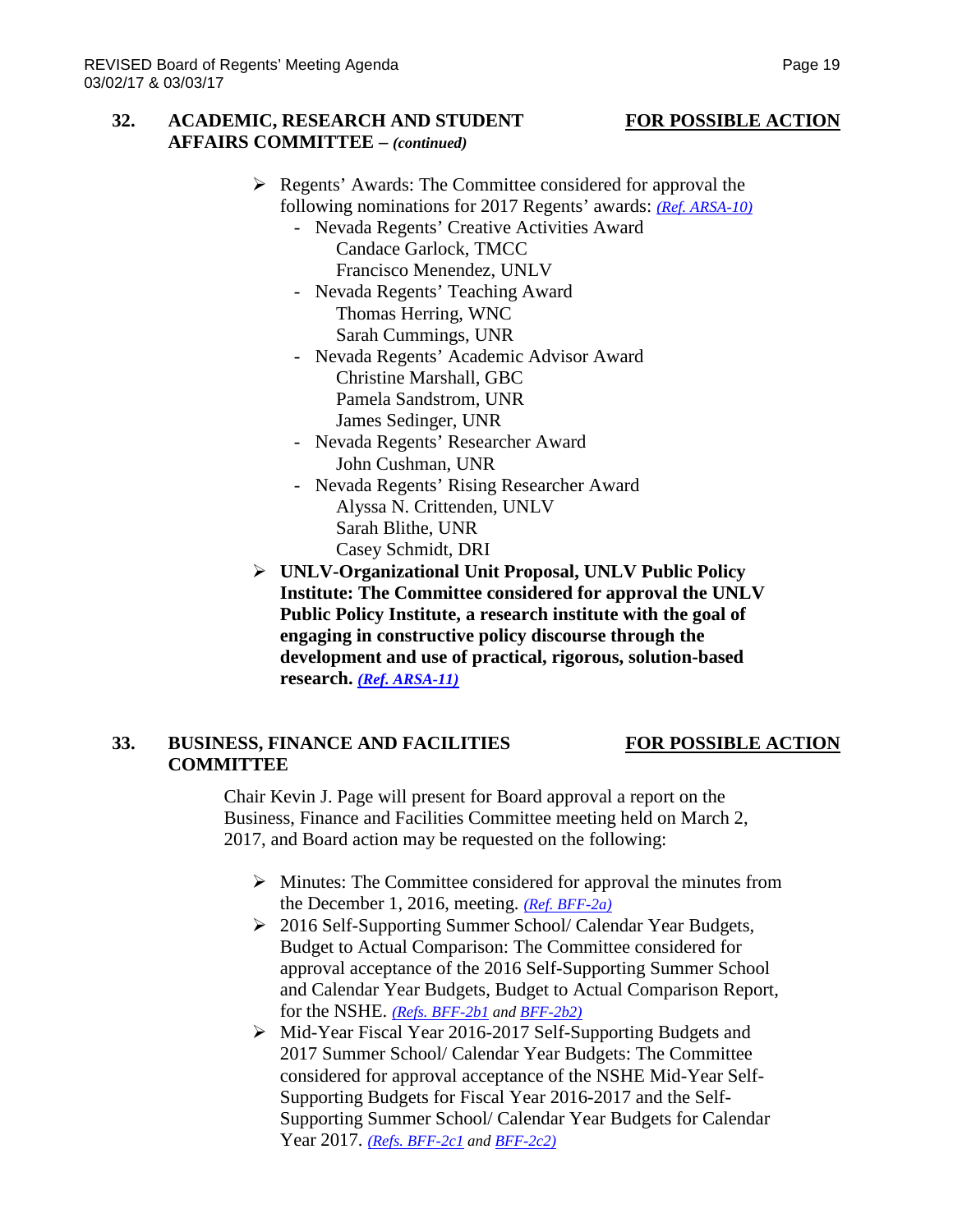### **33. BUSINESS, FINANCE AND FACILITIES FOR POSSIBLE ACTION COMMITTEE –** *(continued)*

- Second Quarter Fiscal Year 2016-2017 NSHE All Funds Report: The Committee considered for approval acceptance of the Second Quarter Fiscal Year 2016-2017 All Funds Report for the NSHE. *[\(Refs. BFF-2d1](http://system.nevada.edu/tasks/sites/Nshe/assets/File/BoardOfRegents/Agendas/2017/mar-mtgs/bff-refs/BFF-2d(1).pdf) and [BFF-2d2\)](http://system.nevada.edu/tasks/sites/Nshe/assets/File/BoardOfRegents/Agendas/2017/mar-mtgs/bff-refs/BFF-2d(2).pdf)*
- Second Quarter Fiscal Year 2016-2017 Budget Transfers, State Supported or Self-Supporting Operating Budgets: The Committee considered for approval acceptance of the Report of the Second Quarter Fiscal Year 2016-2017 Budget Transfers of State Supported or Self-Supporting Operating Budget Funds Between Functions. *[\(Refs. BFF-2e1](http://system.nevada.edu/tasks/sites/Nshe/assets/File/BoardOfRegents/Agendas/2017/mar-mtgs/bff-refs/BFF-2e(1).pdf) and [BFF-2e2\)](http://system.nevada.edu/tasks/sites/Nshe/assets/File/BoardOfRegents/Agendas/2017/mar-mtgs/bff-refs/BFF-2e(2).pdf)*
- *Handbook* Revision, Self-Supporting Courses or Programs, Deferred Payment Plans: The Committee considered for approval a revision to Board policy *(Title 4, Chapter 17, Sections 15 and 16)* to have a payment plan for a self-supporting program, which is not permissible under the current policy. *[\(Ref. BFF-2f\)](http://system.nevada.edu/tasks/sites/Nshe/assets/File/BoardOfRegents/Agendas/2017/mar-mtgs/bff-refs/BFF-2f.pdf)*
- Transfer of Real Property at 829 N. Center Street, Reno, NV, from the UNR Foundation to NSHE, Resolution, UNR: The Committee considered for approval a deed transfer of 829 N. Center Street, Reno, Nevada, APN 007-183-07, from the UNR Foundation to the NSHE as a gift on behalf of UNR. *[\(Ref. BFF-2g\)](http://system.nevada.edu/tasks/sites/Nshe/assets/File/BoardOfRegents/Agendas/2017/mar-mtgs/bff-refs/BFF-2g.pdf)*
- Authorization for Pre-Approval to Sell Real Property Located at 2747 Paradise Road, #1805, Las Vegas, NV, Resolution, UNR: The Committee considered for approval a Resolution to allow the Chancellor or his designee to sell the property located at 2747 Paradise Road, #1805, Las Vegas, Nevada, APN 162-09-614-096, at or above the current appraised value and to sign all sales-related documents after consultation with, and review by, the Vice Chancellor for Legal Affairs. *[\(Ref. BFF-2h\)](http://system.nevada.edu/tasks/sites/Nshe/assets/File/BoardOfRegents/Agendas/2017/mar-mtgs/bff-refs/BFF-2h.pdf)*
- $\triangleright$  New School of the Arts, Fine Arts Building, Bank Promissory Note Resolution, UNR: The Committee considered for approval a Resolution to secure a competitively bid, fixed-rate, 5-year bank loan in an amount up to \$12.625 million. *[\(Ref. BFF-5\)](http://system.nevada.edu/tasks/sites/Nshe/assets/File/BoardOfRegents/Agendas/2017/mar-mtgs/bff-refs/BFF-5.pdf)*
- Clark County Water Reclamation District (CCWRD) Sewer Infrastructure Ownership Transfer to UNLV for Maryland Campus and Approval of a New Grant of Easement for CCWRD Infrastructure Remaining on Campus, UNLV: The Committee considered for approval: (1) a Private Sewer Agreement which will allow UNLV to assume ownership of specifically identified CCWRD sewer infrastructure located on the UNLV Maryland Campus; (2) a Grant of Easement for sewer facilities that will remain under CCWRD ownership but are located on UNLVowned property; and (3) authorizing the Chancellor or his designee to finalize, approve and execute any additional easements and/or ancillary documents necessary to complete the transition described herein, provided such documents are first approved as to legal form by the Vice Chancellor for Legal Affairs. *[\(Ref. BFF-6\)](http://system.nevada.edu/tasks/sites/Nshe/assets/File/BoardOfRegents/Agendas/2017/mar-mtgs/bff-refs/BFF-6.pdf)*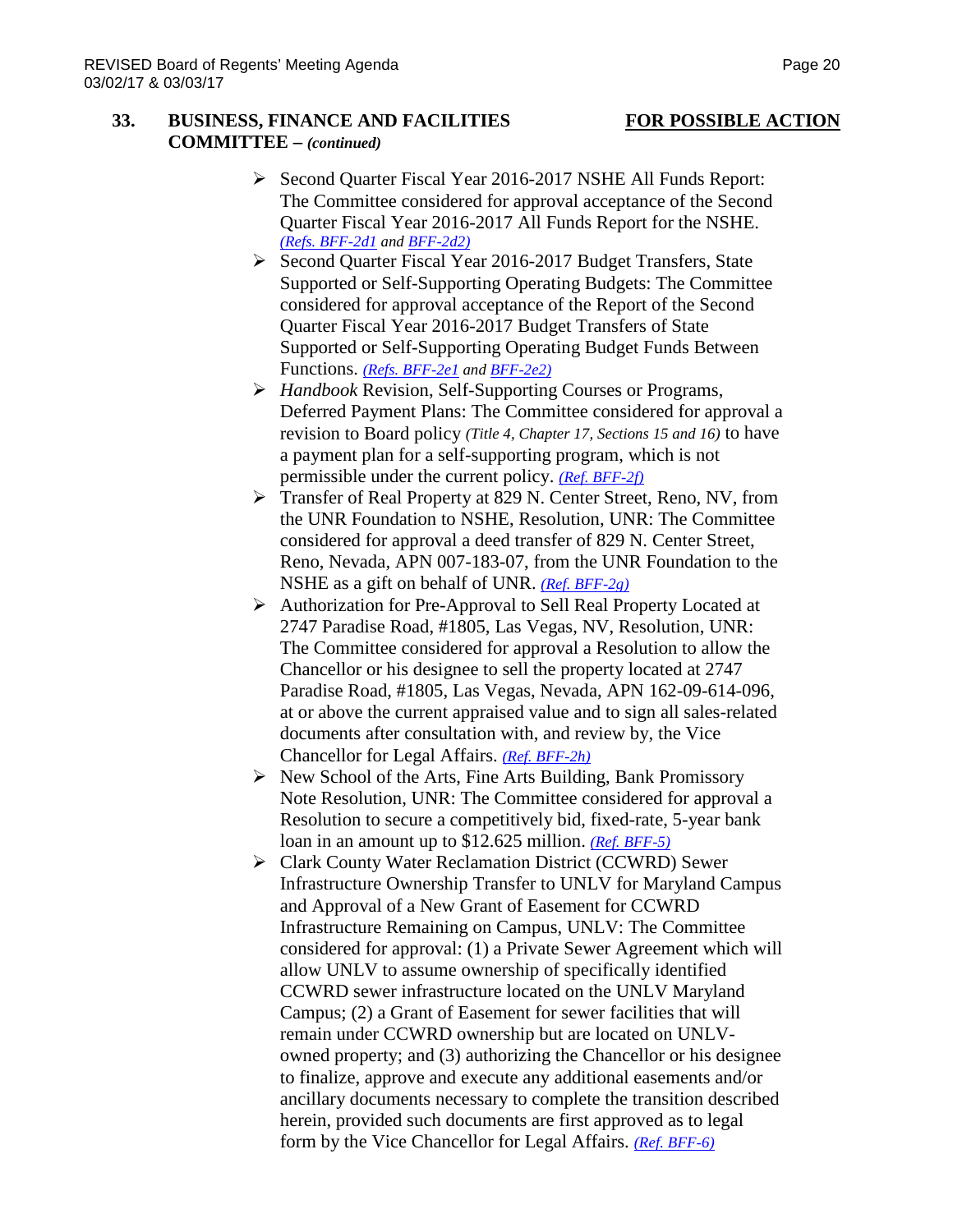### **34. AUDIT COMMITTEE FOR POSSIBLE ACTION**

Chair Allison Stephens will present for Board approval a report on the Audit Committee meeting held on March 2, 2017, and Board action may be requested on the following:

- $\triangleright$  Minutes: The Committee considered for approval the minutes from the December 1, 2016, meeting. *[\(Ref. A-2a\)](http://system.nevada.edu/tasks/sites/Nshe/assets/File/BoardOfRegents/Agendas/2017/mar-mtgs/audit-refs/A-2a.pdf)*
- $\triangleright$  Internal Audit Follow-Up Reports: The Committee considered for approval acceptance of the following internal audit follow-up reports:
	- Reprographics/ Design Services, UNLV *[\(Ref. A-2b\)](http://system.nevada.edu/tasks/sites/Nshe/assets/File/BoardOfRegents/Agendas/2017/mar-mtgs/audit-refs/A-2b.pdf)*
	- Student Financial Aid, GBC *[\(Ref. A-2c\)](http://system.nevada.edu/tasks/sites/Nshe/assets/File/BoardOfRegents/Agendas/2017/mar-mtgs/audit-refs/A-2c.pdf)*
	- Travel Office, UNR *[\(Ref. A-2d\)](http://system.nevada.edu/tasks/sites/Nshe/assets/File/BoardOfRegents/Agendas/2017/mar-mtgs/audit-refs/A-2d.pdf)*
	- Purchasing Card Program, UNR *[\(Ref. A-2e\)](http://system.nevada.edu/tasks/sites/Nshe/assets/File/BoardOfRegents/Agendas/2017/mar-mtgs/audit-refs/A-2e.pdf)*
- $\triangleright$  The Committee considered for approval the following internal audit reports and institutional responses: *[\(Ref. Audit Summary\)](http://system.nevada.edu/tasks/sites/Nshe/assets/File/BoardOfRegents/Agendas/2017/mar-mtgs/audit-refs/Audit%20Summary.pdf)*
	- Change in Leadership, NSHE System Office *[\(Ref. A-3\)](http://system.nevada.edu/tasks/sites/Nshe/assets/File/BoardOfRegents/Agendas/2017/mar-mtgs/audit-refs/A-3.pdf)*
	- Travel, DRI *[\(Ref. A-4\)](http://system.nevada.edu/tasks/sites/Nshe/assets/File/BoardOfRegents/Agendas/2017/mar-mtgs/audit-refs/A-4.pdf)*
	- Host, NSHE System Office *[\(Ref. A-5\)](http://system.nevada.edu/tasks/sites/Nshe/assets/File/BoardOfRegents/Agendas/2017/mar-mtgs/audit-refs/A-5.pdf)*
	- Human Resources, NSC *[\(Ref. A-6\)](http://system.nevada.edu/tasks/sites/Nshe/assets/File/BoardOfRegents/Agendas/2017/mar-mtgs/audit-refs/A-6.pdf)*
- $\triangleright$  Audit Exception Report: The Committee considered for approval the Audit Exception Report for the six months ended December 31, 2016. *[\(Ref. A-7\)](http://system.nevada.edu/tasks/sites/Nshe/assets/File/BoardOfRegents/Agendas/2017/mar-mtgs/audit-refs/A-7.pdf)*
- Contract Extension, External Audit: The Committee considered for approval the fee proposal from Grant Thornton, LLP to extend the external audit contract for the three years ending June 30, 2018, 2019, and 2020. *[\(Ref. A-8\)](http://system.nevada.edu/tasks/sites/Nshe/assets/File/BoardOfRegents/Agendas/2017/mar-mtgs/audit-refs/A-8.pdf)*
- Bylaw Revision, Audit Committee Charge: The Committee considered for approval an amendment to *Handbook* Title 1, Article VI, Section 3, revising the charge of the Audit Committee by incorporating a compliance component to provide centralized oversight to the renamed Audit and Compliance Committee. The amendment was presented for initial discussion at the December 1, 2016, meeting of the Committee. *[\(Ref. A-9\)](http://system.nevada.edu/tasks/sites/Nshe/assets/File/BoardOfRegents/Agendas/2017/mar-mtgs/audit-refs/A-9.pdf)*
- Internal Audit Departmental Updates-External Hotline, NSHE: The Committee considered for approval the incorporation of a System-wide ethics and compliance hotline in line with the department's charge to maintain the capacity for investigations when necessary. *[\(Ref. A-10\)](http://system.nevada.edu/tasks/sites/Nshe/assets/File/BoardOfRegents/Agendas/2017/mar-mtgs/audit-refs/A-10.pdf)*

### **35. INVESTMENT COMMITTEE FOR POSSIBLE ACTION**

### Chair Jason Geddes will present for Board approval a report on the Investment Committee meeting held on March 2, 2017, and Board action may be requested on the following:

 $\triangleright$  Minutes: The Committee considered for approval the minutes from the December 1, 2016, meeting. *[\(Ref. INV-2a\)](http://system.nevada.edu/tasks/sites/Nshe/assets/File/BoardOfRegents/Agendas/2017/mar-mtgs/inv-refs/INV-2a.pdf)*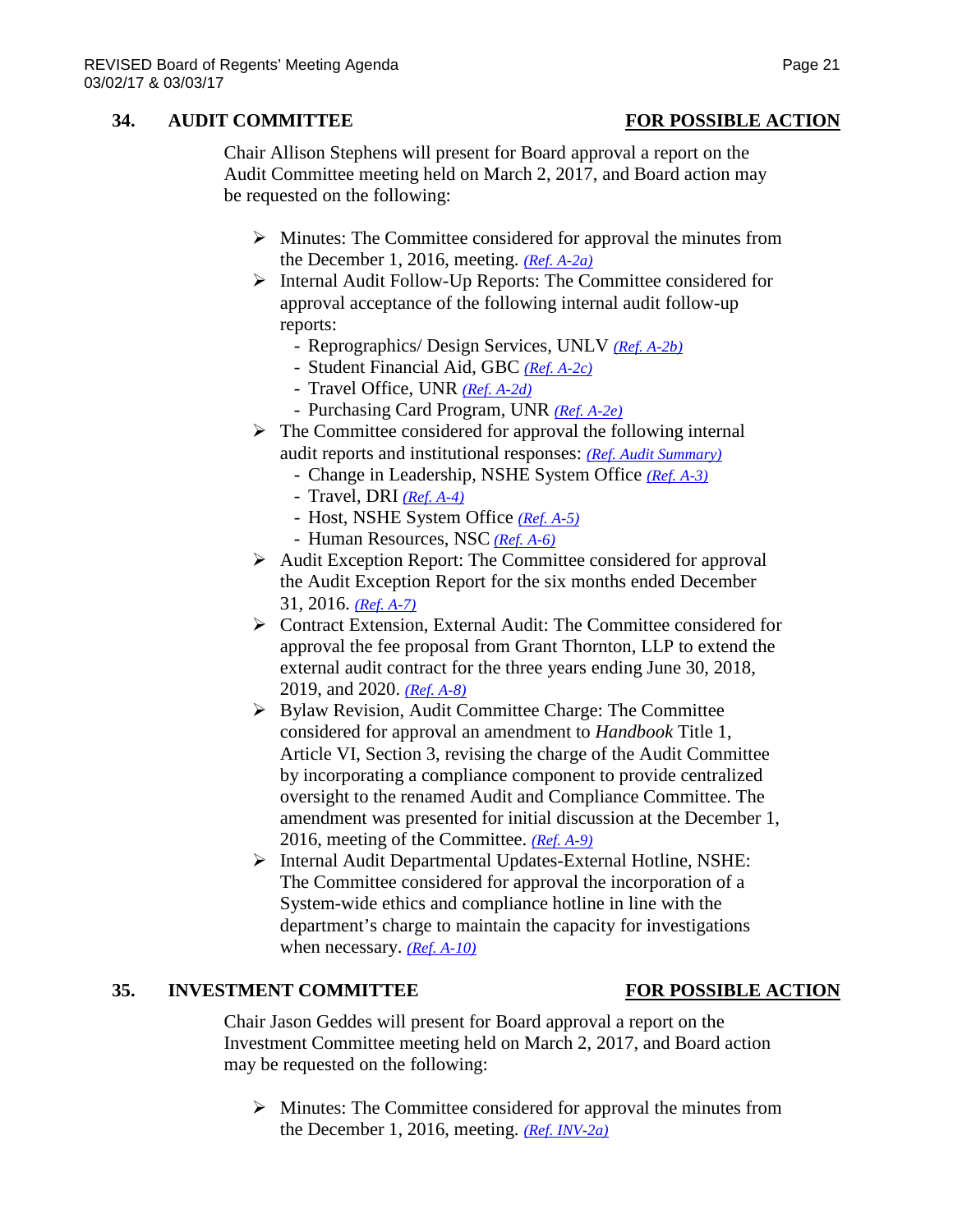### **35. INVESTMENT COMMITTEE –** *(continued)* **FOR POSSIBLE ACTION**

- 
- *Handbook* Revision, Endowment Distribution Policy: The Committee considered for approval a revision to Board policy *(Title 4, Chapter 10, Section 5, Subsection 3)* to reflect action taken by the Board of Regents at its December 1-2, 2016, meeting to reduce the endowment distribution rate from 4.75 percent to 4.5 percent. *[\(Ref. INV-2b\)](http://system.nevada.edu/tasks/sites/Nshe/assets/File/BoardOfRegents/Agendas/2017/mar-mtgs/inv-refs/INV-2b.pdf)*
- Pooled Endowment and Operating Funds; Operating Pool Reserve: The Committee heard a report from Cambridge Associates and System staff on asset allocation and investment returns for the pooled Endowment and pooled Operating Funds for the quarter ended December 31, 2016, and on the status of the Operating Pool Reserve. Cambridge Associates and System Staff may provide specific recommendations on fund managers, which may include hiring, terminating or changing managers. Based on the report, the Committee may recommend changes to the asset allocation, fund managers and/or strategic ranges for the pooled funds.
- DRI Foundation Management Fee: The Committee considered for approval an institutional request for an annual fee of 1 percent of the institution's portion of the NSHE endowment pool, calculated and distributed in the same manner as the dividend to be transmitted to that institution in consideration of additional Foundation management, stewardship and development activities, with the administrative fee to be assessed effective July 1, 2017. *[\(Ref. INV-5\)](http://system.nevada.edu/tasks/sites/Nshe/assets/File/BoardOfRegents/Agendas/2017/mar-mtgs/inv-refs/INV-5.pdf)*

## **36. HEALTH SCIENCES SYSTEM COMMITTEE FOR POSSIBLE ACTION**

Chair Mark W. Doubrava will present for Board approval a report on the Health Sciences System Committee meeting held on March 3, 2017, and Board action may be requested on the following:

- $\triangleright$  Minutes: The Committee considered for approval the minutes from the December 2, 2016, meeting. *[\(Ref. HSS-2\)](http://system.nevada.edu/tasks/sites/Nshe/assets/File/BoardOfRegents/Agendas/2017/mar-mtgs/hss-refs/HSS-2.pdf)*
- $\triangleright$  Tuition and Fees, School of Dental Medicine, UNLV: The Committee discussed the tuition and fee levels of the UNLV School of Dental Medicine, including its practice of deeming students residents for tuition purposes following the first year of residency. Pursuant to Title 4, Chapter 17, Section 1 of the *Handbook*, the School of Dental Medicine must regularly convene a committee to review tuition and fee levels and recommend fee levels to the Board of Regents for approval. The Committee may provide direction to the School on tuition and fee increases for 2019-20 and 2020-21. *[\(Ref. HSS-5\)](http://system.nevada.edu/tasks/sites/Nshe/assets/File/BoardOfRegents/Agendas/2017/mar-mtgs/hss-refs/HSS-5.pdf)*
- $\triangleright$  Public Medical Education Admissions Requirements: The Committee discussed the requirements for admission to the UNR School of Medicine and the UNLV School of Medicine. The Committee may provide direction to the schools to bring back additional information related to medical school admissions. *[\(Ref. HSS-6\)](http://system.nevada.edu/tasks/sites/Nshe/assets/File/BoardOfRegents/Agendas/2017/mar-mtgs/hss-refs/HSS-6.pdf)*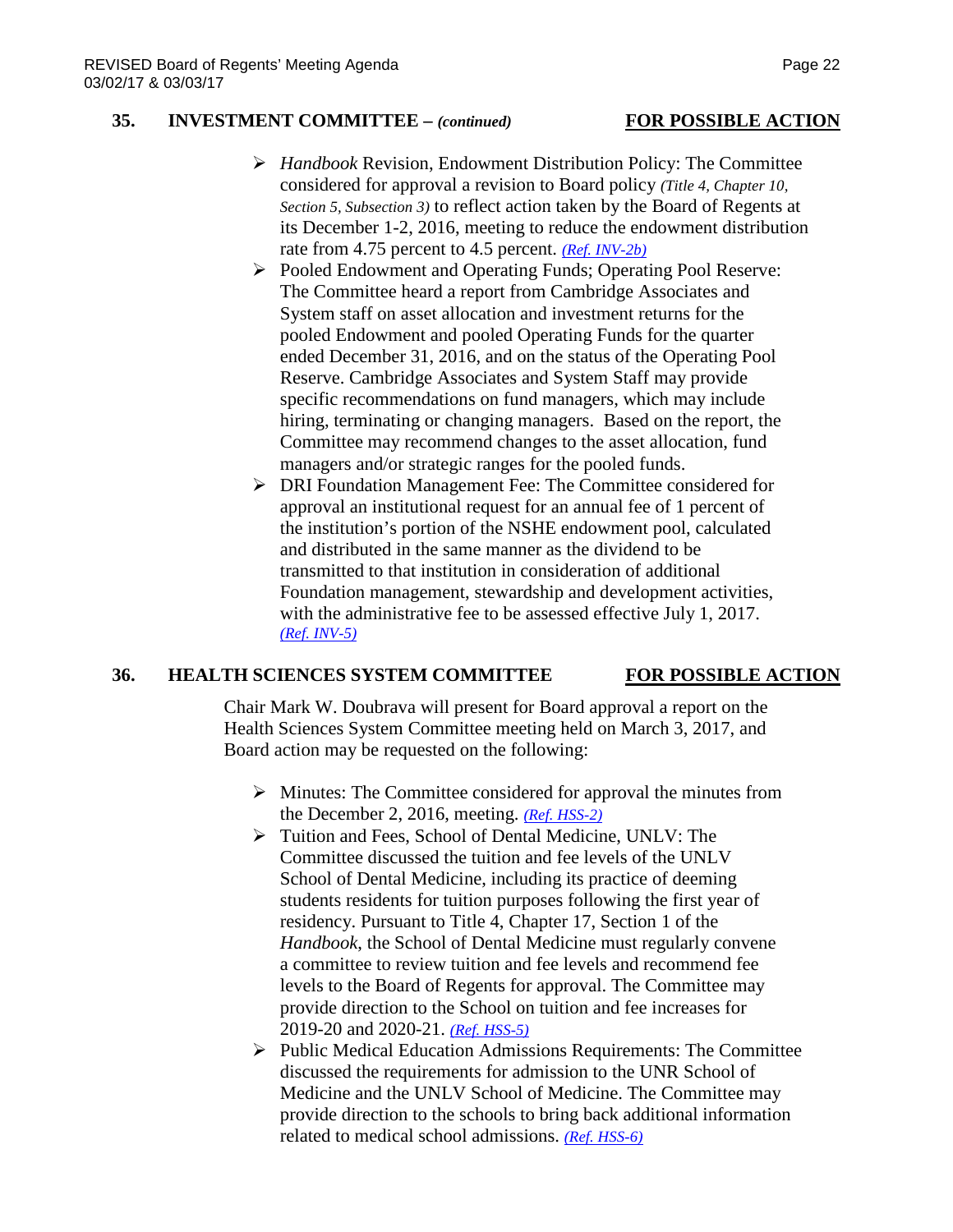### **37. CSN ACCREDITATION, YEAR ONE MISSION INFORMATION ONLY AND CORE THEMES REPORT**

CSN President Michael D. Richards will report to the Board on CSN's Fall 2016 *Year One Mission and Core Themes* report submitted to the Northwest Commission on Colleges and Universities, the regional accrediting agency for postsecondary institutions.

*ESTIMATED TIME: 25 mins.*

### **38. NEW BUSINESS INFORMATION ONLY**

Items for consideration at future meetings may be suggested. Any discussion of an item under "New Business" is limited to description and clarification of the subject matter of the item, which may include the reasons for the request.

*ESTIMATED TIME: 5 mins.*

### **39. PUBLIC COMMENT INFORMATION ONLY**

Public comment will be taken during this agenda item. No action may be taken on a matter raised under this item until the matter is included on an agenda as an item on which action may be taken. Comments will be limited to two minutes per person. Persons making comment will be asked to begin by stating their name for the record and to spell their last name. The Board Chair may elect to allow additional public comment on a specific agenda item when that agenda item is being considered.

In accordance with Attorney General Opinion No. 00-047, as restated in the Attorney General's Open Meeting Law Manual, the Board Chair may prohibit comment if the content of that comment is a topic that is not relevant to, or within the authority of, the Board of Regents, or if the content is willfully disruptive of the meeting by being irrelevant, repetitious, slanderous, offensive, inflammatory, irrational or amounting to personal attacks or interfering with the rights of other speakers.